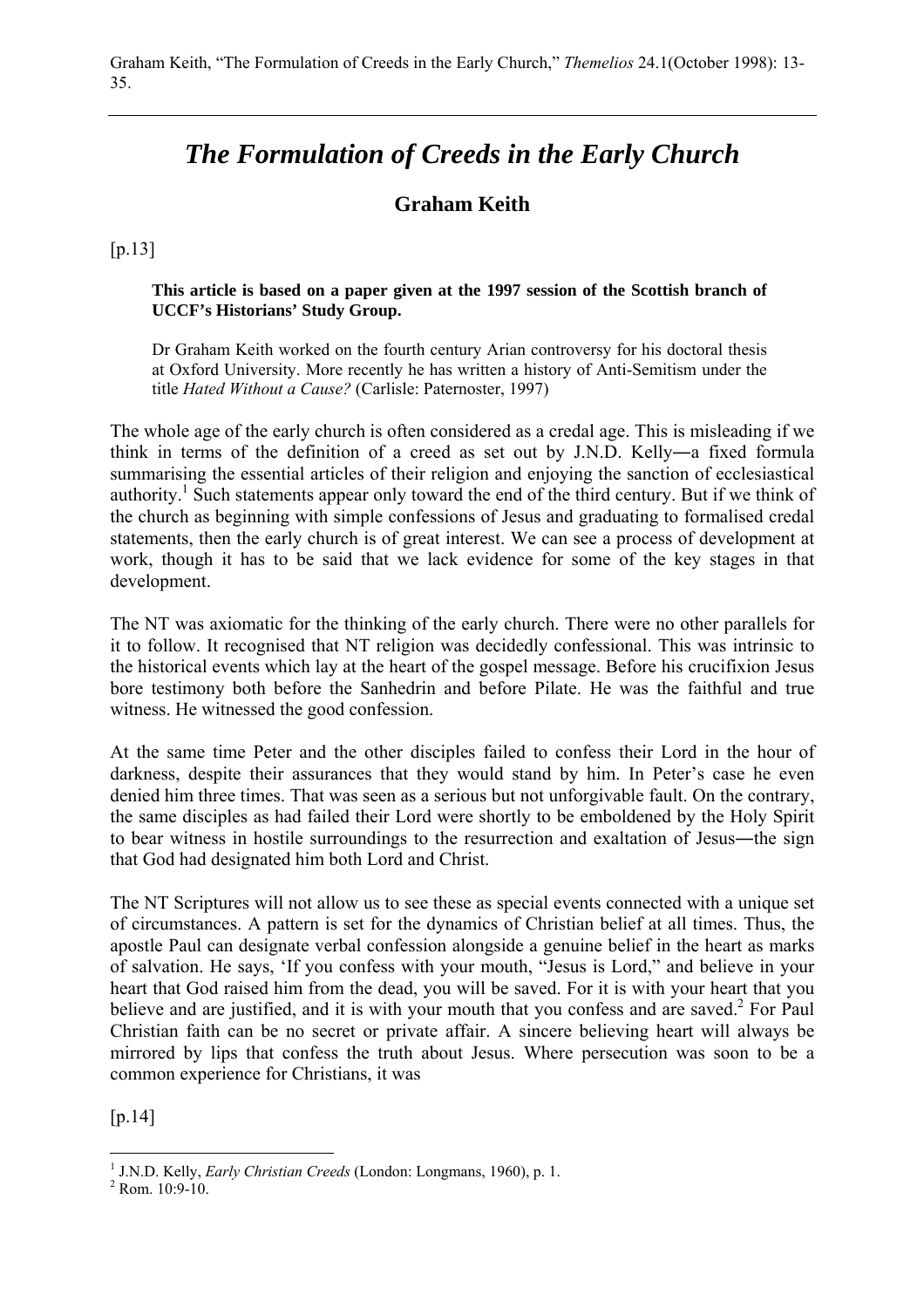inevitable this element in the Christian religion should be highlighted.

It is Christ's own testimony to the truth that forms a paradigm for believers to follow, the only difference being that they do not bear testimony to themselves but to Jesus as Lord. This emerges from the fascinating passage in 1 Timothy where Paul reminds Timothy―'Fight the good fight of the faith. Take hold of the eternal life to which you were called when you made your good confession in the presence of many witnesses. In the sight of God, who gives life to everything, and of Christ Jesus, who while testifying before Pontius Pilate made the good confession, I charge you to keep this command without spot or blame until the appearing of our Lord Jesus Christ...<sup>3</sup> There is some debate among scholars as to the context in which Timothy made his good confession. His baptism or his ordination are the most likely suggestions. I would prefer the suggestion of baptism, because the NT lacks a clear concept of ordination and because a reference to baptism would fit better the practice we know did emerge in the first centuries of the Christian church. If this view is correct, the implication would be that Timothy is being encouraged by Paul to remain faithful to the confession he made at baptism in potentially much more difficult circumstances. As we shall see, the emphasis on the baptismal confession was to be a very powerful idea in the church at least from the late third century, if not before.

This is not the only passage in the NT where it is indicated that baptism entailed some profession of faith on the part of the adult being baptised. We may have to be wary about the case of the Ethiopian eunuch in Acts 8, since Philip's terms ('if you believe with all your heart, you may be baptised') and the eunuch's response ('I believe that Jesus Christ is the Son of God') exist only in a western recension of the text, which Richard Hanson dates from c. 120 AD and which he believes reflects the emerging position in the western church.<sup>4</sup> Nevertheless, this probably represents the early formalisation of a general practice.

We do find better evidence in the cases both of Lydia and of Paul himself. It is clear that Lydia had been interrogated by Paul as to the sincerity of her faith; for she could say―'Since you have judged me faithful to the Lord, come and stay in my house.<sup>5</sup> Paul in one of the accounts of his conversion reports that Ananias enjoined him, 'Get up, be baptised and wash your sins away, calling on his name.<sup>'6</sup> Interestingly, it is left to the young convert to choose his own words in addressing Christ in prayer. Though no elaborate preliminaries were required at this stage, baptism was not administered indiscriminately. After all, Jesus' words which we call the Great Commission link baptism to discipleship and to instruction.

There was, however, no standard baptismal creed, no standard formula of interrogation. Ananias' words to Paul would even

[p.15]

 $\overline{a}$ 

suggest some initiative was left to the convert to address the Lord Jesus in appropriate terms. We are not at a stage of a standardised liturgy or of set baptismal vows.

 $3$  1 Tim. 6:12-13.

<sup>&</sup>lt;sup>4</sup> R.P.C. Hanson, *Studies in Christian Antiquity* (Edinburgh: T. & T. Clark, 1985), pp. 27-52.

 $<sup>5</sup>$  Acts 16:15—here the translation is my own.</sup>

 $6$  Acts 22:16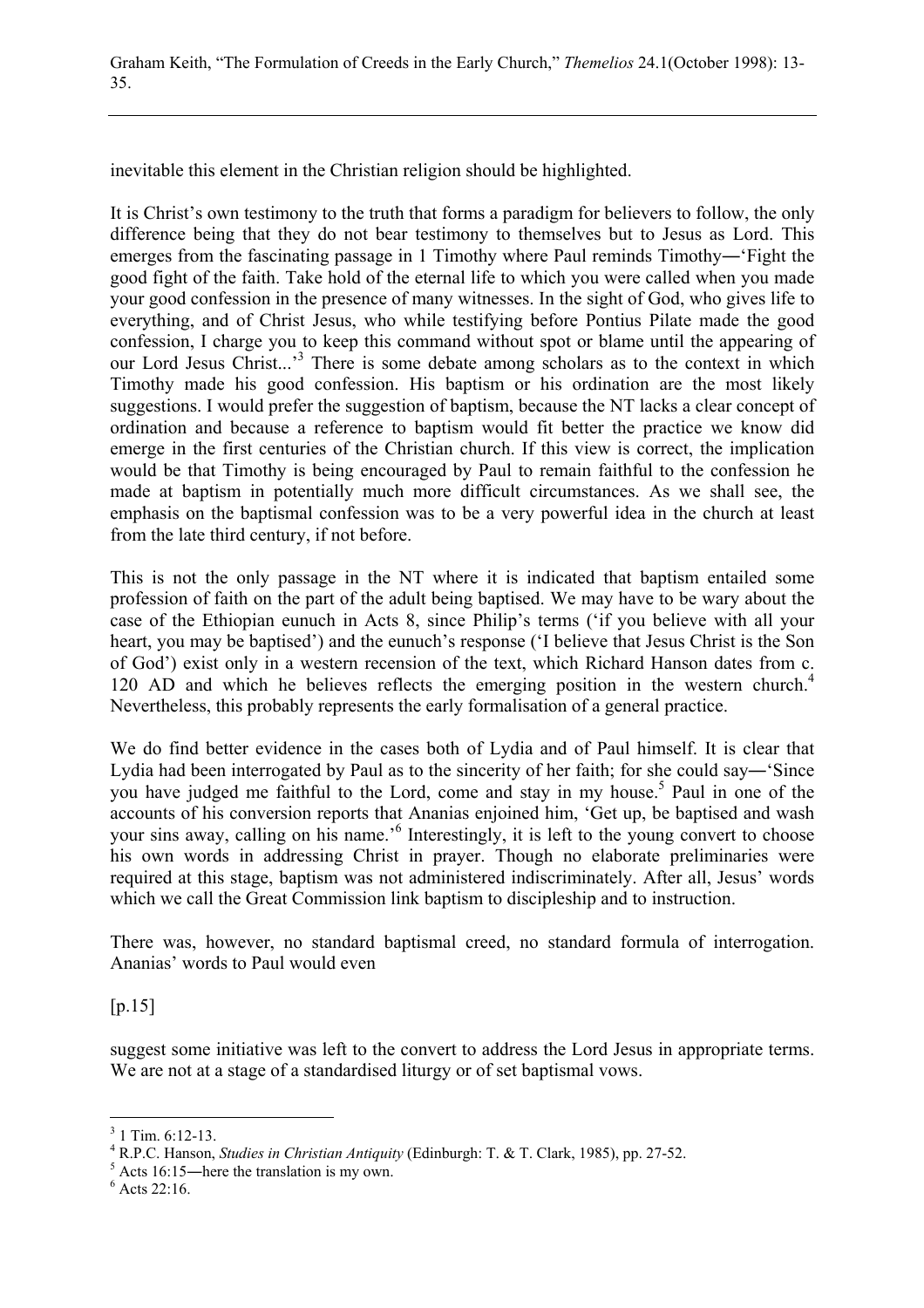# **Baptismal Interrogations**

Baptism was not the only, but was probably the most important context in which the distinctive beliefs of the Christian church in the early centuries would be highlighted. Though our evidence for baptismal practice is patchy, certain trends stand out. By the second century it had become customary to use a triple immersion in baptism (to correspond to each of the members of the Trinity); we do not know exactly why this was. It does, however, help to explain why from the fourth century, if not before, Trinitarian questions were keenly debated in the church. Around the same time the persons being baptised were required to assent publicly to appropriate questions about their faith. A typical procedure would follow the lines set out in the *Apostolic Tradition* ascribed to Hippolytus―'And when he who is to be baptised goes down into the water, let him who baptises lay his hand on him saying thus, "Dost thou believe in God the Father almighty?" And he who is being baptised shall say, "I believe". Let him forthwith baptise him once, having his hand laid upon his head. And after this let him say, "Dost thou believe in Jesus Christ, the Son of God, Who was born by the Holy Spirit from the Virgin Mary, Who was crucified under Pontius Pilate and died, and rose again on the third day living from the dead, and ascended into the heavens, and sat down at the right hand of the Father, and will come to judge the living and the dead?" And when he says, "I believe", let him baptise him a second time. And again let him say, "Dost thou believe in the Holy Spirit, in the holy Church, and the resurrection of the flesh?" And he who is being baptised shall say, "I believe". And so let him baptise him the third time.'7

At this period the person being baptised is not expected to recite any creed. He is simply to assent to his belief in the Triune God, as outlined in Jesus' own words in Matthew 28. And yet the words of the officiant are already going well beyond those laid down by Christ. If we were to put together the content of his three questions, we would produce a mini-creed, along Trinitarian lines.

A further insight into attitudes to baptism from these early centuries is provided by Justin Martyr from his First Apology. In this work Justin did have a vested interest in emphasising that Christians were bound by a strict moral code. Nonetheless I think we can accept his comments that at baptisms the whole congregation, especially those being baptised, were reminded of the serious moral demands made of all who claimed to be Christ's disciples. 'All who are persuaded and believe that the things which are taught and affirmed by us are true, and who promise to be able to live accordingly, are taught to pray, and beg God with fasting, to grant them forgiveness of their former

[p.16]

 $\overline{a}$ 

sins, and we pray and fast with them.<sup>8</sup> It is notable that Justin has included in the preliminaries to baptism an undertaking that the candidate will conform his or her conduct to the ethic required by the gospel. This moral thrust reappears in the sequel to the baptism―'But after thus washing him who has professed and given his assent, we bring him to those who are called brethren, where they are assembled together, to offer prayers in common both for ourselves, and for the person who has received illumination, and all others everywhere, with al our hearts, that we might be permitted, now we have learnt the truth, by our works also to be found good citizens and keepers of the commandments, that we may

<sup>&</sup>lt;sup>7</sup> Chapter 21 as translated by Kelly, *op.cit.*, p. 46<sup>8</sup> lystin 1, *Apol*, 61:1.2

Justin 1, *Apol*. 61:1-2.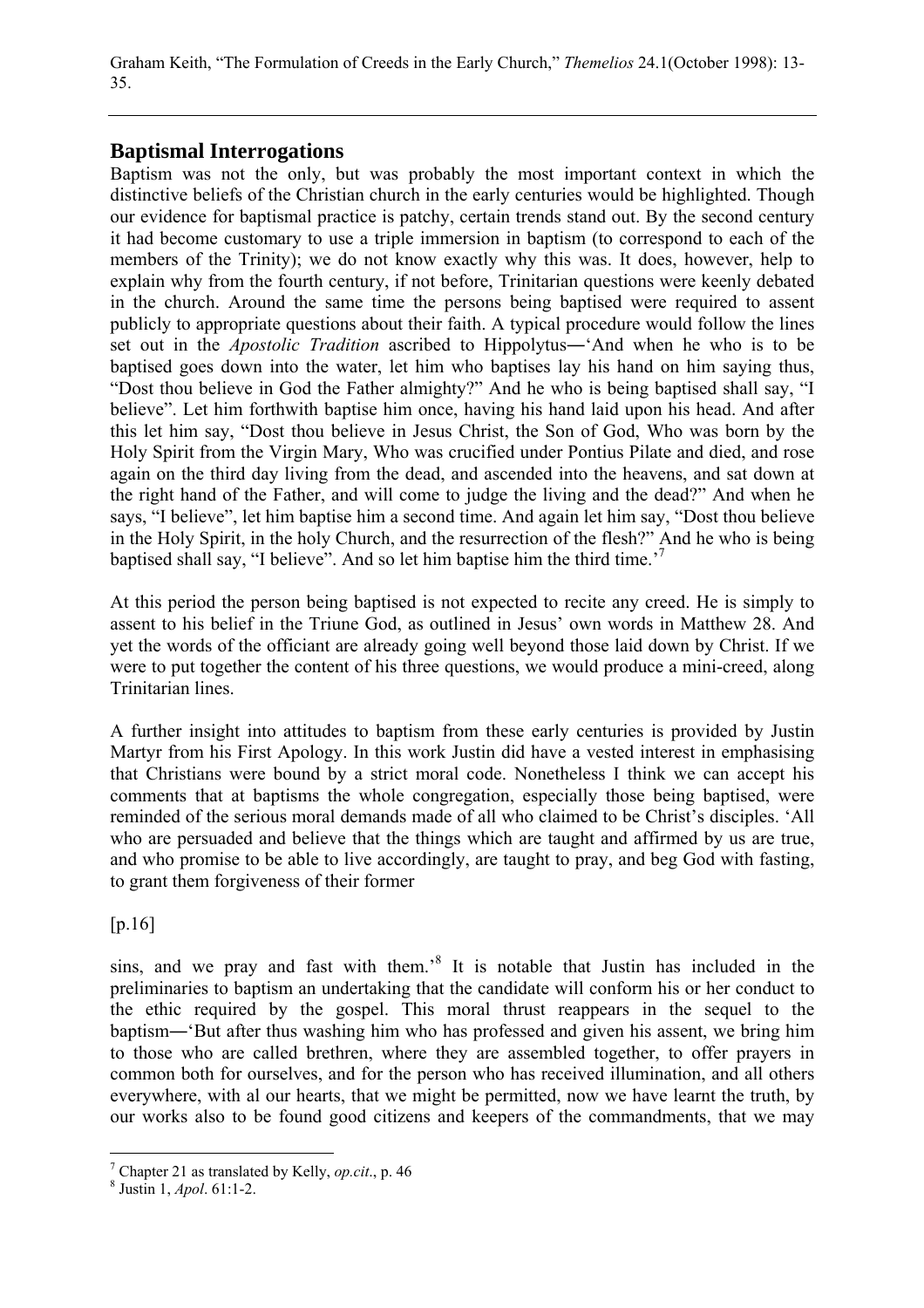obtain everlasting salvation.<sup>9</sup> In those churches known to Justin the link between baptism and obedience to the commands of Christ was treated very seriously. At baptism this was not simply impressed on the new Christians; an opportunity was taken to remind Christians of longer standing of their duties in this respect and of the need to plead for God's help in leading a life worthy of the profession they had made. We should note that if anyone was to be baptised, that entailed a promise or a vow that was stressed frequently thereafter. While Justin highlights the moral implications of this vow, we may be sure that it also involved fidelity to basic Christian beliefs, not least at a time when Christians were liable to be martyred for the name of Christ. Faithfulness to baptismal vows was to remain a constant emphasis throughout our period; it was to take an unusually precise character with the emergence of distinct baptismal creeds.

# **The Baptismal Creed**

From an early stage baptism was preceded by catechetical instruction. We may suppose that in time this developed along standard patterns. We cannot say exactly when a creed in the formal sense was first associated with such instruction.

By the latter half of the third century, however, a tendency emerged within the church which was to enhance the role of a formal creed in the actual baptismal ceremony and its immediate preliminaries. Baptizands who had at one point been required to assent to three simple questions were now required to affirm a creed as an integral part of the ceremony. We do not possess the evidence to say how and why this change took place. We can say that the new procedure was known as the 'rendering' of the creed (*redditio symboli*), the climax of the catechetical training which preceded baptism. At some advanced stage in their instruction the catechumens received the creed from the lips of the bishop himself (*traditio symboli*).10 It was then the task of the catechumens to memorise and eventually to reproduce the creed, normally in the course of the baptismal service. Perhaps we can describe this as a liturgical enactment of Paul's assertion―'It is with your heart you believe and are justified, and it is with your mouth that you confess

#### $[p.17]$

and are saved.' This could be understood to imply a chronological order. First they heard and believed; at a later stage they declared their faith with their own lips.

Surprisingly perhaps, the candidates for baptism were discouraged from being too open with the creed they had received. There was a reluctance even among bishops to put this creed in written form, in case it should fall into unhallowed hands. Cyril of Jerusalem puts it this way to the baptizands―'Already you stand on the frontier of mystery. I adjure you to smuggle no word out; not because the things you are told are not worth the telling again, but because the audience is not fitted to take them in... When, by what you experience, you grasp the sublimity of the things that are being taught, then you will know for yourself that catechumens are not fitted to be told them.'11 This reserve over the doctrine of the church was to be described in later centuries as the *disciplina arcani*. 12 It was at its height in the fourth

 $9$  Ibid., 65:1.

*Ibida*., 65.1.<br><sup>10</sup> Kelly, *op.cit.*, pp. 32-34.<br><sup>11</sup> *Procat*. 12. The translation from this and other passages of Cyril is that of William Telfer in the *Library of*<br>*Christian Classics* vol. IV (London: SCM, 1955).

<sup>&</sup>lt;sup>12</sup> This term was first used by the Protestant scholar Jean Daill in the 17th century—Kelly *op.cit*. p. 168.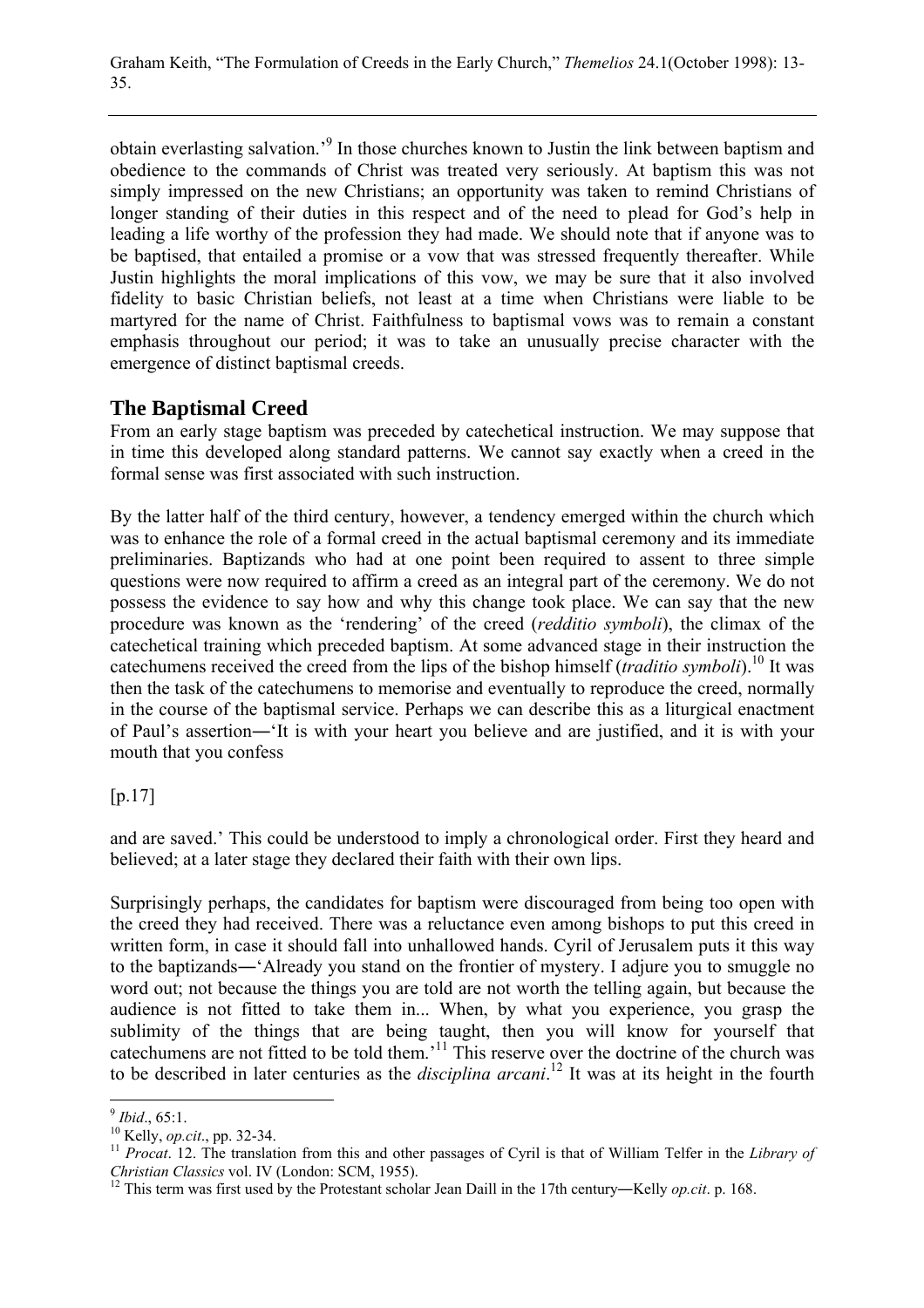and fifth centuries, but the practice lapsed thereafter when infant baptism had become the rule and correspondingly the catechuminate had lost much of its significance.

There are many factors which may have contributed to this development. Toward the beginning of the fourth century Christianity took a quantum leap forward in terms of its political status. This did not, however, imply ready acceptance of Christian beliefs in society as a whole. It did, however, ensure that the church would rouse much curiosity in Graeco-Roman society―a development that might have alarmed some Christians who were happier with the model of a martyr church that stood totally apart from wider society. One reaction would have been to insist on a more rigorous and at the same time a more formalised entry system. Otherwise people might enter the church for undesirable motives or with a seriously defective knowledge. From a different perspective, some sensitivity was understandably felt about the general unbelieving public handling those items of the Christian faith which were most precious to believers―notably the Lord's Prayer, the sacraments of baptism and the eucharist as well as the creed.<sup>13</sup>

Besides, this was a time when the concept of monarchical episcopacy reigned supreme. With increased numbers coming forward as catechumens, many bishops no longer had the time to cover the whole process of instruction personally. If they effectively controlled the content of the creed at the local level and the catechumens received this creed directly from them, that at least enabled the bishops to maintain some semblance of control over the instruction of young believers.

The creeds in question were deliberately kept brief. The creed, which we now call the Apostles' Creed and is sometimes despised because of its brevity, is simply a provincial variant or descendant of one of the baptismal creeds in common use at

[p.18]

Rome. The brevity of such creeds meant that believers with the poorest memories could grasp them. Memorisation was considered important for more important reasons than *the disciplina arcani*. After all, some who joined the church lacked the leisure or the ability to read the Scriptures, to say nothing of the fact that a grasp of the whole of Scripture would take time. What they required was a brief summary of key doctrine. Besides, for the faithful to commit the creed to writing would have been a disincentive to their learning it. It would not have been so written in their heart that they could turn to it in the ordinary circumstances of life. For this is exactly what they were encouraged to do. The creed was intended as a precious possession to last the believer throughout his life. It was a treasure store from which he was encouraged to draw comfort each day. This high view of the baptismal creed is eloquently put by Niceta of Remesiana, writing about 400―'Beloved, persevere in the tradition which you have learned. Be true to the pact you made with the Lord, to the profession of faith which you made in the presence of angels and of men. The words of the Creed are few―but all the mysteries are in them. Selected from the whole of Scripture and put together for the sake of brevity, they are like precious gems making a single crown. Thus, all the faithful have sufficient knowledge of salvation, even though many are unable, or too busy with their worldly affairs, to read the Scriptures. And so, beloved, whether you are walking, resting or at

 $\overline{a}$ 13 Kelly, *op.cit*. pp. 168-71.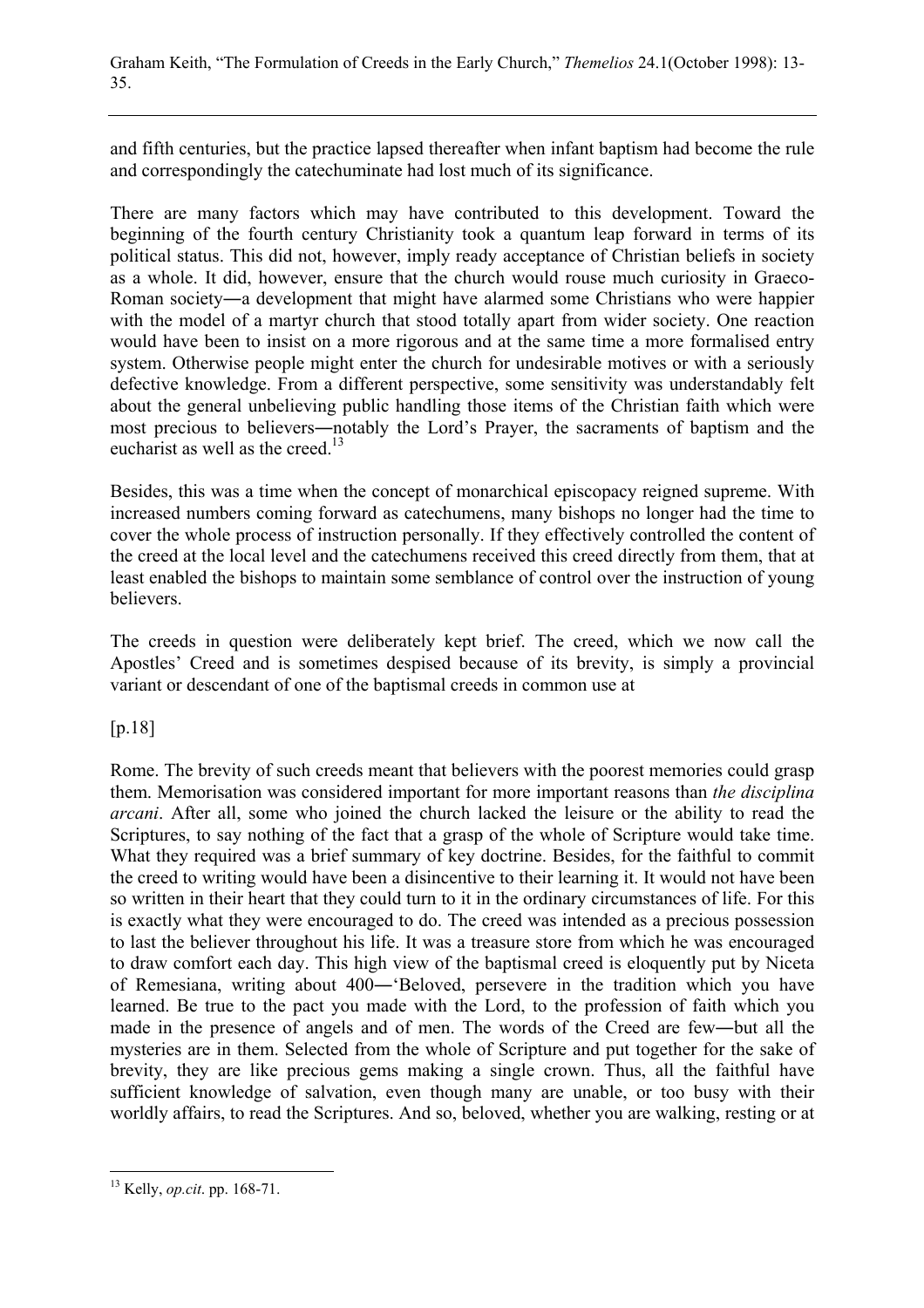work, whether you are asleep or awake, let this salutary confession be ever in your hearts. Let your soul be ever in heaven...'<sup>14</sup>

The creed, then, was a badge of the Christian's identity as a child of God. He was to make it part of himself so that he could rejoice in his salvation. This was emphasised by the place it had in the pre-baptismal liturgy. The reciting of the creed followed immediately after the abjuration of Satan―normally a fourfold renunciation of Satan, his works, his pomp and his worship.<sup>15</sup> Then the baptizands turned in the opposite direction and professed their faith. Clearly this was intended to provide the believer with a model of his transition from the kingdom of darkness to the kingdom of light. Both the renunciation of Satan and the rendering of the creed implied a pledge―in the one case that there would be no return to the ways of darkness and in the other that he would hold fast to the faith. The latter was taken very seriously and in some places at least involved a written signature. Thus Basil of Caesarea can speak in these terms of his own baptismal profession.―Take the profession of faith we made when we first entered the Christian life when departing from idols we came to the living God ... Whoever does not keep to it in all circumstances and does not attach himself to it as a sure protection throughout his life, makes himself a stranger to God's promises, contradicting his own written profession which he put on record when he pledged his faith.<sup>16</sup> Basil was not unique in this respect. Cyril of Jerusalem has an unusual but revealing way of describing his action on imparting

#### [p.19]

the baptismal creed. He likens it to the entrusting of money to someone for safe keeping―'Preserve them with godly fear, lest the Enemy spoil any of you through your conceit, or some heretic misrepresent any of the things you have had delivered to you. Faith, you see, is life cash paid over the counter (which is what I have now done) but God requires you to account for what you have had: as the Apostle says, "I charge thee before God, who quickeneth all things, and before Jesus Christ, who before Pontius Pilate witnessed a good confession that ye keep without spot, until the appearing of our Lord Jesus Christ" this faith committed to you. A treasure of life has been committed to you, and at his coming the Master looks for the deposit.<sup>'17</sup>

I need hardly add that this implied that baptizands had to go through a course of instruction on the baptismal creed and its significance. They were not supposed to memorise these baptismal lectures as such, which would normally be delivered by the bishop.<sup>18</sup> That only applied to the creed. But they were expected to attend carefully through the whole course of lectures. If I may again refer to Cyril of Jerusalem, he declared that while sermons were beneficial, they were not to be equated with the course of baptismal instruction. The odd sermon could be missed without much harm, but it was quite a different matter with the baptismal lectures.

<sup>14</sup> Niceta *De Symbolo* pp. 13-14. The translation is that of Gerald G. Walsh in *the Fathers of the Church* series vol. 7 (Washington: Catholic University of America, 1949).<br><sup>15</sup> Kelly, *op.cit.* 33-35.<br><sup>16</sup> Basil, *De Spir Sanct.* 26.<br><sup>17</sup> Cyril, *Cat. Or.* 5:13.<br><sup>18</sup> Some catechetical orations survive by John Chrysostom from his day

talks, therefore, need have been given by the bishop.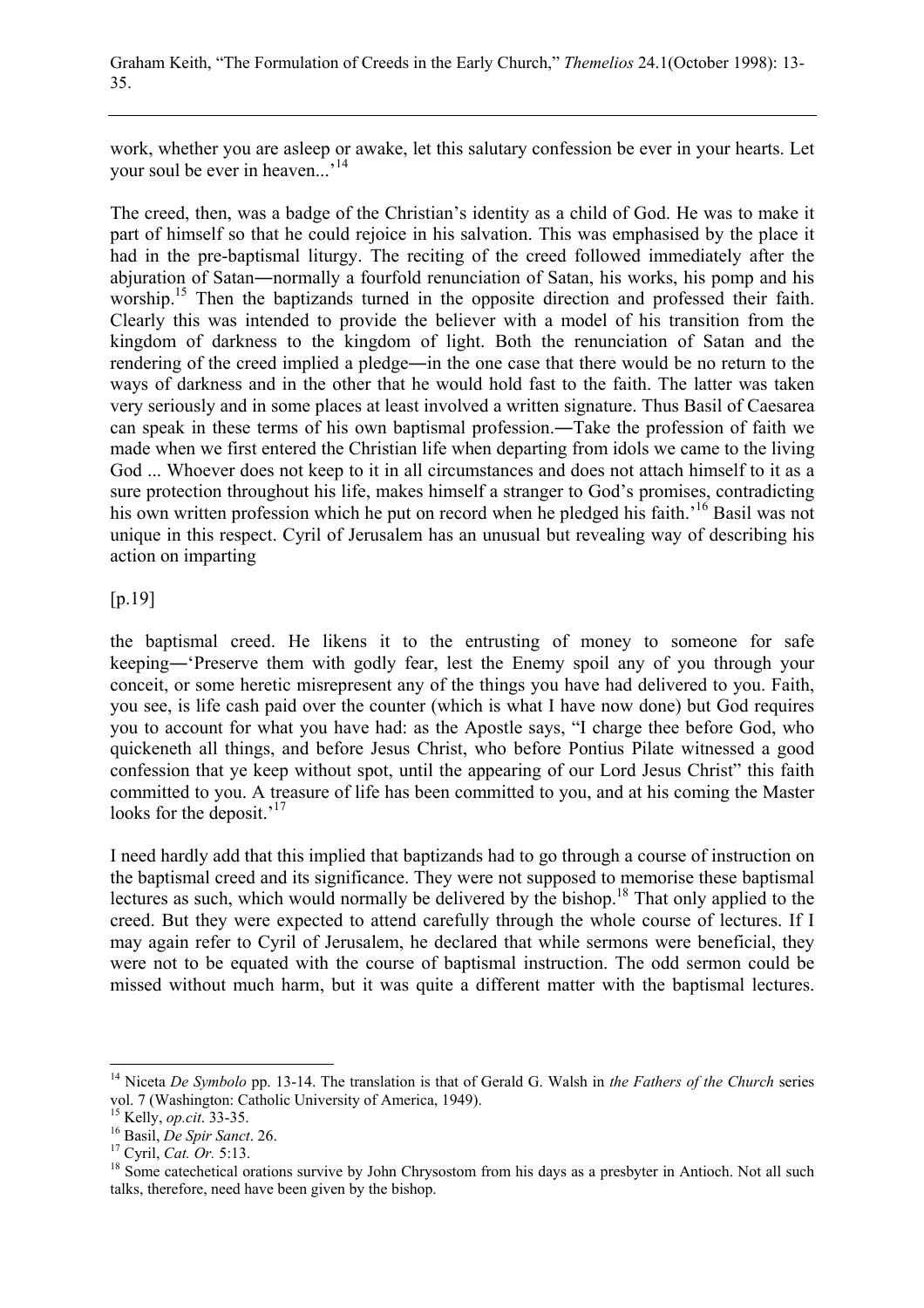They were like the foundations of a building. If part of the foundation was neglected, then the whole edifice which was built upon it would be unsound.<sup>19</sup>

Cyril also regarded the creed and the accompanying lectures as equipping believers with weapons to fight against pagans, Jews and heretics.<sup>20</sup> Basil too, in the passage I have recently quoted, regarded the creed as a 'sure protection'. The world outside the church was regarded as a very dangerous place spiritually, and the creed was emphasised as one of the most valuable means of protecting believers, especially those young in the faith and those who had no access to the Scriptures for whatever reason. Of course, the creed could degenerate into a talisman―rather as some modern Muslims use words from the Qur'an without understanding them. But at this stage in the church's history this would be safeguarded by the extensive course of instruction the believer was expected to undergo.

# **The Rule of Faith**

In the second and third centuries there was another area of church life where credal statements emerged in embryo quite independently of baptism. This concerns the Rule of Faith, a concept which first appears in Irenaeus.<sup>21</sup> It is unlikely, however, to have originated with him, since many shared his underlying idea of a common faith possessed by the true church wherever it existed—including those areas outside the Roman Empire where believers might not possess the written Scriptures. When Irenaeus spells out what he considers is entailed by the Rule of Faith, he does not detail his sources. It

[p.20]

is most unlikely that these included a written creed, though they might have involved aspects of regular catechetical training. The same applies to the Rule of Faith in other writers. There may be a broad similarity from one writer to another; but at the same time there are individual variations, even idiosyncrasies. Thus Irenaeus included his recapitulation doctrine, while Tertullian affirmed that Jesus preached a 'new law' and Origen included both the authority to allegorise the Scriptures and his own perspective on the contentious issue of human freewill.<sup>22</sup> Significantly, these men wrote at a time when political circumstances and geographical isolation restricted the opportunities for Christians from different parts of the world to check their understanding of the Christian faith against one another. They might well have been surprised to find that their own emphases were not echoed everywhere.

Moreover, the Rule of Faith did not necessarily fulfil the same function in each author. In Irenaeus it was used vaguely of the standard of truth against which all doctrine must be measured. In Tertullian, however, there are grounds for identifying a more precise usage. Gerald Bray has pointed out that in the second century Roman jurists had developed the term *regula* (rule) in the context of legal interpretation. Wherever a particular statute seemed unclear, a Roman judge could clarify its meaning by consulting the *regulae*. Of course, the law always remained supreme; but the *regulae* could fulfil a prescriptive as well as descriptive function. One jurist by the name of Paul described this role―'A regula is that which explains briefly what the matter is. The law must not be deduced from the regula, but

 $19$  Procat. p. 11.

<sup>&</sup>lt;sup>20</sup> Ibid., p. 10.<br><sup>21</sup> Gerald Bray, *Creeds, Councils and Christ* (Leicester: 1VP, 1984), p. 102.<br><sup>22</sup> For a brief summary and comparison of these writers and their Rules of Faith see the table in Frances M. Young, *The Making of the Creeds* (London: SCM, 1992), pp. 10-11.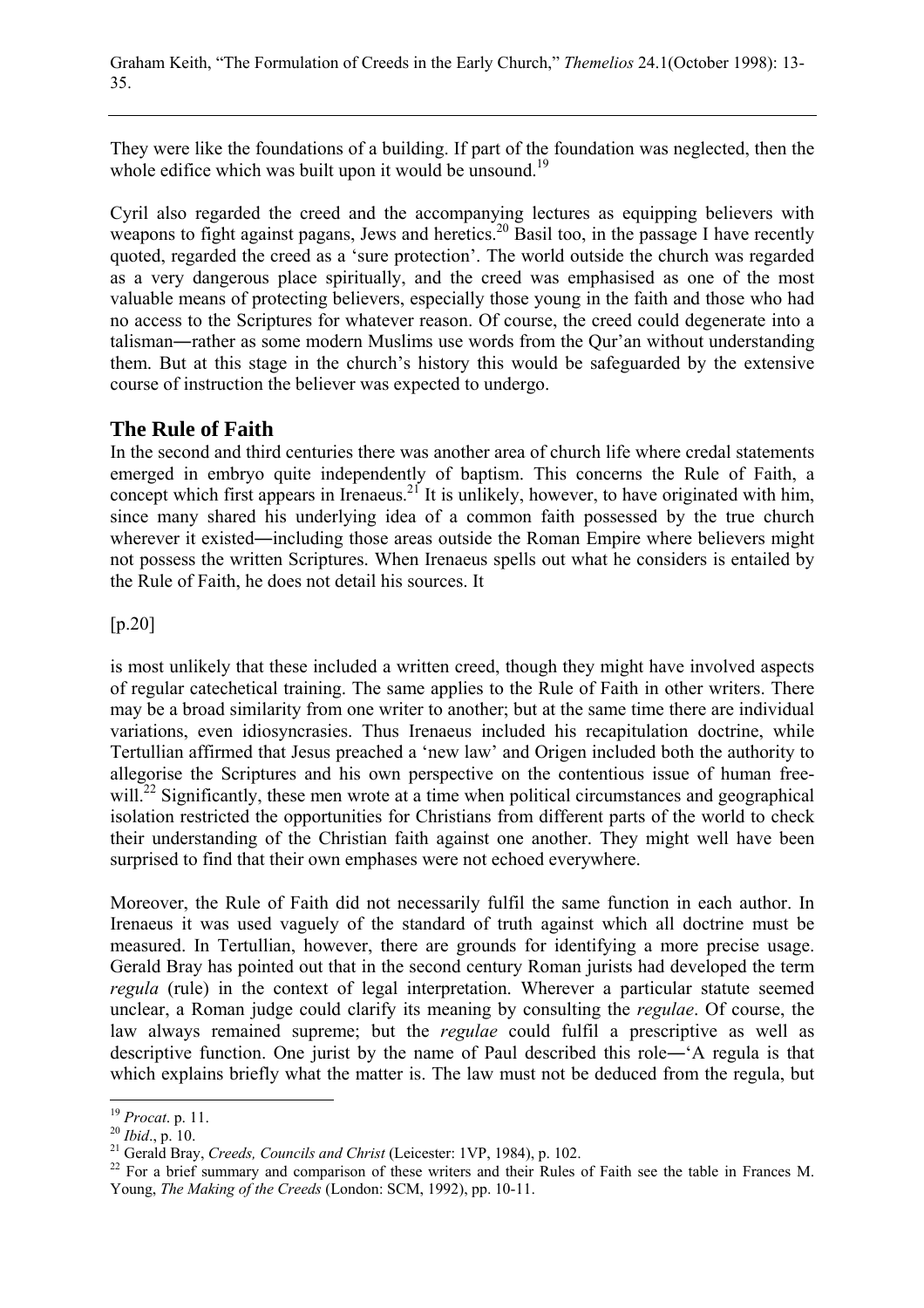the regula is determined by what the law is. By means of the regula therefore, a short summary of things is passed on...' With Tertullian we find a parallel role given to the *regula fidei*. It was a summary of the law (*i.e.* Scripture). Not only was it a key to the interpretation of Scripture; it was an authoritative summary of its teaching.<sup>23</sup>

Other writers would not have thought of the Rule of Faith as a clarification exclusively of Scripture. It would have covered unwritten traditions as well. But virtually everyone would have agreed with Tcrtullian in describing it as 'una omnino est Bola immobilis et irreformabilis' ('absolutely one, alone incapable of alteration and reform').<sup>24</sup> Origen, a leading figure in the Greek theological tradition, who was keen to speculate in uncharted areas, affirmed his own version of the Rule of Faith, but in his most detailed account (at the start of his work *On First Principles*) he distinguished areas where no ecclesiastical consensus had been established and so there was room for pious speculation. For example, he asserted that it was part of the church's Rule of Faith to believe in the existence of the devil and other evil angels, but the church had never authoritatively spelt out what they are or how they exist.

At first sight we might think that with his use of the Rule of Faith Origen was groping towards the later distinction between

[p.21]

the essentials and the adiaphora of the faith. And perhaps he might profitably have advocated such a distinction. But in fact Origen related this distinction much more controversially to his view of different sorts of believers. God, he believed, had spoken in the plainest terms in parts of Scripture to the simplest of believers, but there were deeper truths which could be grasped only by more spiritual or advanced believers. The Rule of Faith embraced, therefore, the more basic truths. Anyone who wanted to make significant spiritual progress had to advance well beyond this, though never in contradiction to it.

The Rule of Faith was never a hard and fast formula. Those who referred to it did not feel bound to a particular form of words or even to the same complex of ideas. Irenaeus, for instance, cites it in several different forms, which use different shapes, different selections of detail, and different stereotyped phrases, but which cover broadly the same ground.<sup>25</sup>

The Rule of Faith did help to pave the way for the more precise definitions we call creeds. It was natural that some of the traditional phrases which appear in the Rule of Faith should form the building blocks for creeds. It was also an obvious development that if appeal was made to the Rule of Faith to counter heresies, the church should in time look to more formal creeds to fulfil the same purpose. But combating heresy was not the primary function of the Rule of Faith. This would have existed even if the churches had not had to contend with heresy. Its major role was to assert the identity of the one church of God, scattered as it was throughout the world. It was a badge of identity for all believers―a summary of those items they needed to treasure as their spiritual inheritance. This again was intrinsic to formal creeds, especially to those creeds which were given to believers at baptism.

<sup>&</sup>lt;sup>23</sup> Gerald Bray, *Holiness and the Will of God* (London: Marshall, Morgan and Scott, 1979), pp. 102-3. The quote from the jurist Paul occurs in *Ad Plautum* xvi. <sup>24</sup> *De vir. vel.* 1. 25 Young, *op.cit*., p. 9.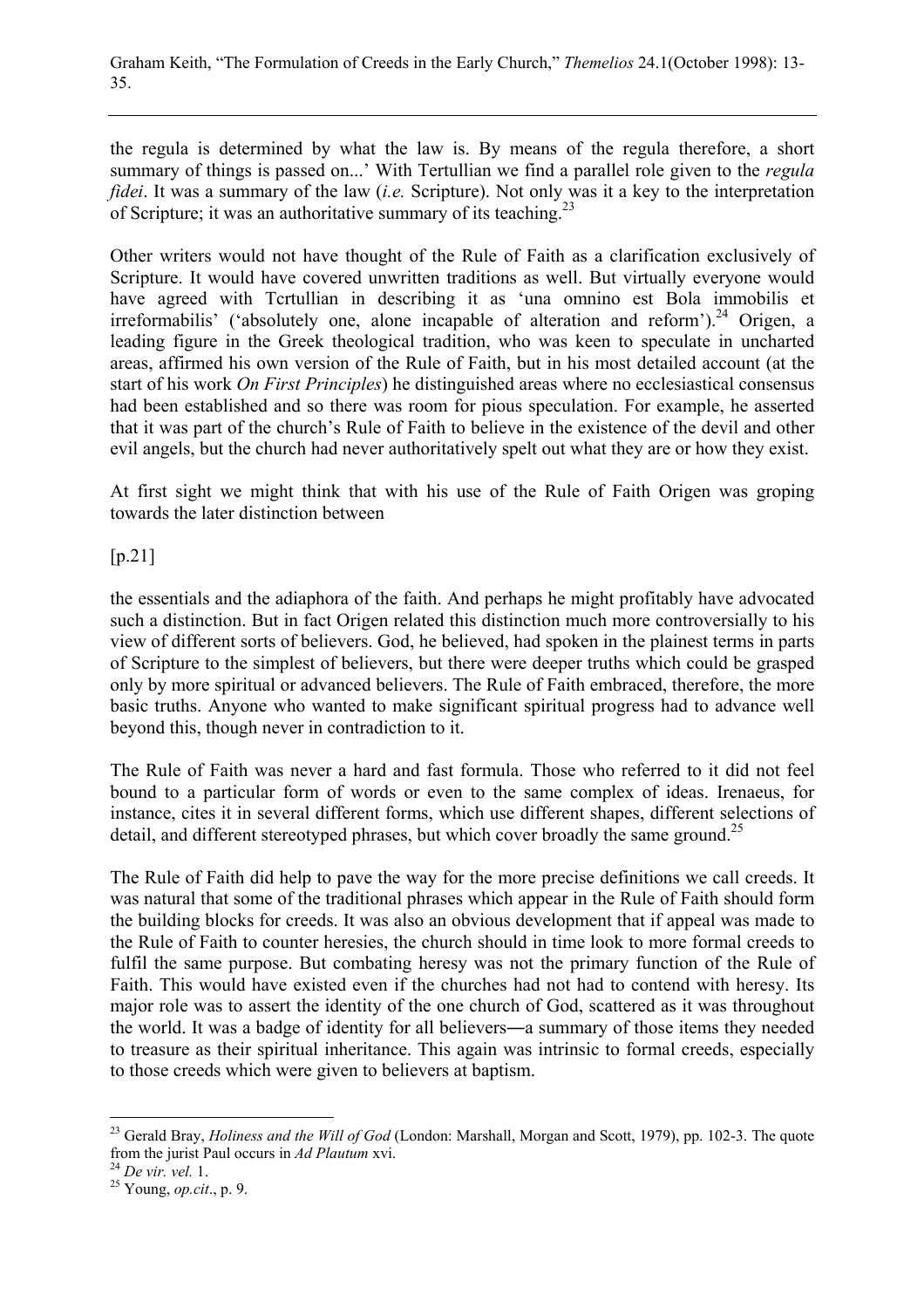# **The fourth century and the Arian crisis**

The fourth century was a watershed in more ways than one for the church. Not only did it see the end of the age of outside persecution and the beginning of imperial patronage. But it also affected the relations of Christians to one another. One symptom of this is the development of creeds as tests of orthodoxy. In a sense this usage was not entirely new. As we have seen, this was implicit in the baptismal interrogation which preceded the use of declaratory creeds at baptism. Indeed, canon law decreed that if a man came to the catholic church from a heresy, he was to be asked what baptismal interrogation he had received.<sup>26</sup> If this was correct, there was no need to rebaptise the man. If, however, the questions were deemed inappropriate, his baptism was considered invalid. In short, the baptismal questions were meant to ensure the baptizand had the correct faith. Similarly, the later declaratory creed at baptism was intended to ensure that even the youngest or the simplest of Christians should be preserved in the true faith.

[p.22]

Where heresy troubled the church, it was natural for the leaders to look for a credal subscription to guarantee orthodoxy. As early as c. 180 some such procedure had been adopted by the presbyters of Asia in an interview with a patripassian heretic called Noetus.<sup>27</sup> Then in 268 in a more serious case six bishops who assembled at Antioch to deal with the adoptionist heretic Paul, Bishop of Samosata, constructed a joint letter including a statement of faith. This was not technically a creed, but a lengthy document emphasising those areas of faith where Paul was deemed to be suspect. It bore a resemblance to the Rule of Faith. The six bishops were confident that their doctrinal excursus represented the views of all Catholic churches and so they felt at liberty to condemn anyone who disagreed with it as 'outside the ecclesiastical rule'. They asked Paul to join in their subscription to the letter.<sup>28</sup>

Perhaps it is only because of the paucity of evidence from before the fourth century that we do not have other evidence of the same phenomenon―the subscription of credal statements or letters as guarantees of someone's orthodoxy. We can view this as a simple extension of the Rule of Faith. Anyhow, these would have been confined to a fairly local level. The fourth century, however, saw the advent of imperial patronage for the Christian church. There was freedom, even encouragement, for Christian leaders from a wide area to meet from time to time. If this had not occurred, the Arian Controversy, which took centre stage for the most part of that century, might well have been restricted to Egypt and the surrounding provinces. It began after all as a dispute between Bishop Alexander of Alexandria and one of his presbyters, Arius.

For their part, the Emperors after Constantine (with the exception of the short reign of the pagan Emperor Julian) saw it as their business to do everything possible to maintain ecclesiastical unity. They would not deny the existence of heresy, but there was a tendency to minimise its impact. It was always assumed (in accordance, let it be said, with the church's own official teaching) that heretics were talented but perverse individuals who set themselves against the general tenor of the church's teaching. All that was necessary was to unmask the distance of the heretic from the mainstream of the ecclesiastical doctrine. Besides, in the early

<sup>26</sup> *Cf*. the 8th canon of the Council of Arles (314). 27 Kelly, *op.cit*., p. 206. <sup>28</sup> *Ibid*., p. 207.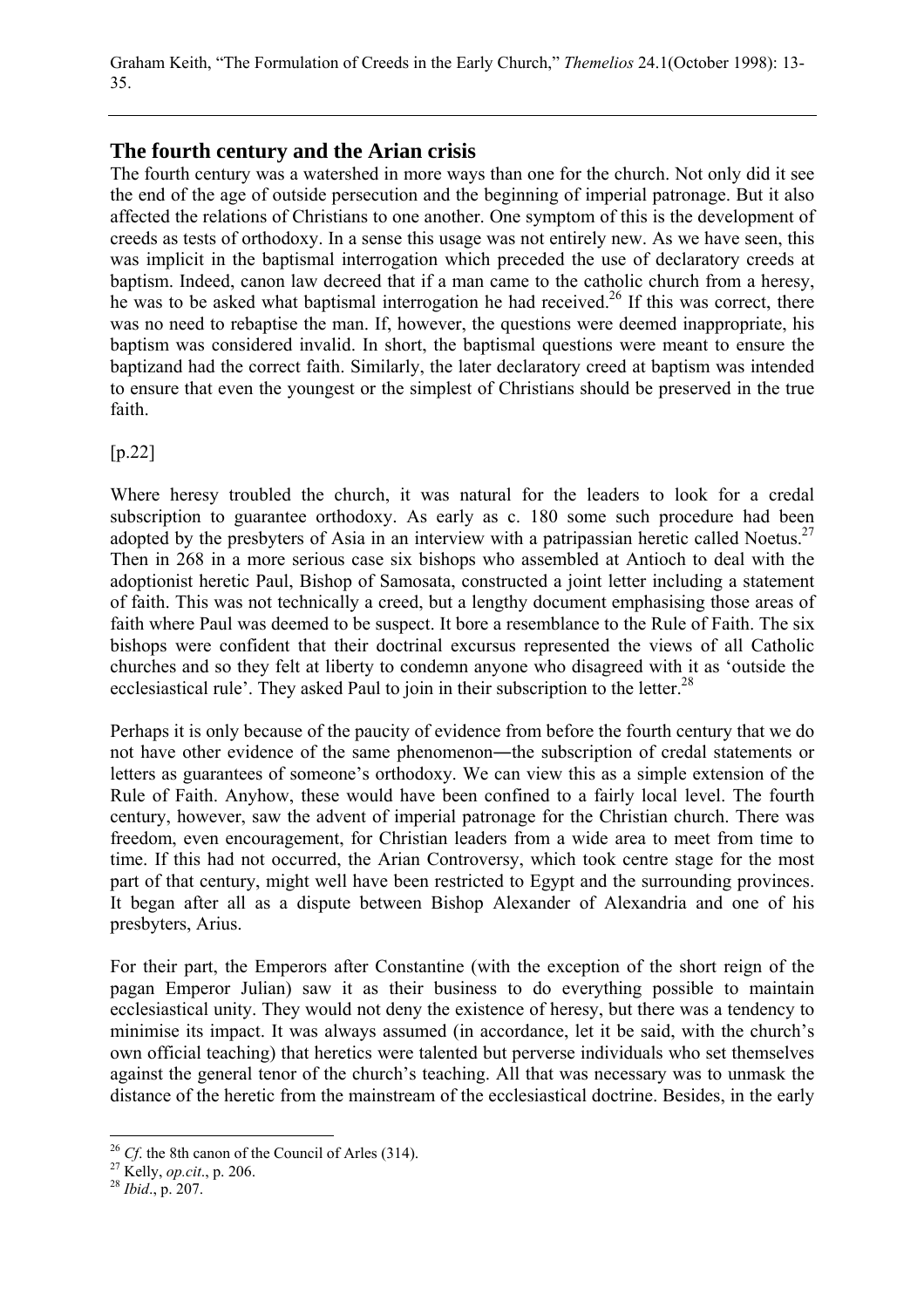days of imperial patronage at least, everything possible was done to ensure the reconciliation of the heretic. It was in part the Emperor Constantine's insistence on restoring Arius to fellowship just two years after the Council of Nicaea that meant that the so-called first ecumenical Council did not eradicate from the church the major problem it had been convened to solve.

It would be wrong, however, to suggest that it was the Emperors who pioneered the new role for certain creeds as tests of orthodoxy. When Constantine became Emperor of the East in 324, he found the ecclesiastical scene in turmoil because of the dispute between Arius and Bishop Alexander. Already

[p.23]

ecclesiastical procedures were in force to cope with a serious doctrinal difference; quasicredal statements were being issued to which others were supposed to agree on pain of excommunication. In the early weeks of 325, without any imperial directive, a council met in Antioch to elect a successor to the deceased occupant of this important see. They took the opportunity to set out an anti-Arian position in an extended credal statement.<sup>29</sup> They even excommunicated three bishops (including the famous church historian Eusebius of Caesarea) who refused to subscribe to this statement, though the way was left open for these men to change their minds at the forthcoming 'great and hieratic synod'.30

As it turned out, when the great synod did convene at Nicaea, Eusebius was able to establish his own orthodoxy by setting forth the baptismal creed of the church at Caesarea. He introduced it in these words―'As we received from the bishops before us, both in our catechetical instruction and when we were baptised.., so also we believe now and submit our belief to you.<sup>31</sup> It is true that Eusebius also included a brief explanation of each of its clauses, which he achieved without any controversy. According to Eusebius' own account the Emperor Constantine was the first to testify to the orthodoxy of his statement. In this undemanding way Eusebius had established his own orthodoxy. Perhaps this is not surprising given Eusebius' own prominence (he was probably the most learned bishop of his day) and given the Emperor's avowed concern for ecclesiastical harmony.

The same Council also had more tricky business―dealing with those whom Bishop Alexander had identified as heretics. This it endeavoured to do through the Nicene Creed.<sup>32</sup> We know too little about the details of this Council to say how this creed was devised or where it originated. Perhaps it was a baptismal creed to which certain anti-Arian clauses and anathemas were added. We just do not know. There can, however, be no doubt that this creed was a distinctly anti-Arian statement.<sup>33</sup> This emerges from the following points—

(1) the clarification from the substance of the Father to explain what was entailed in the Son being begotten from the Father.

<sup>&</sup>lt;sup>29</sup> For this council see R.P.C. Hanson, *The Search for the Christian Doctrine of God* (Edinburgh: T. & T. Clark 1988), pp. 146-51. I will refer to this book as *SCDG*.<br><sup>30</sup> Kelly, *op.cit.*, p. 208.<br><sup>31</sup> Recorded in Socrates *H.E.* 1:8.<br><sup>32</sup> I use the phrase 'Nicene Creed' here to refer to the original creed of Nicea, commonly desi

Williams, *Arius―Heresy and Tradition* (London: Darton, Longman & Todd, 1987), pp. 68-71.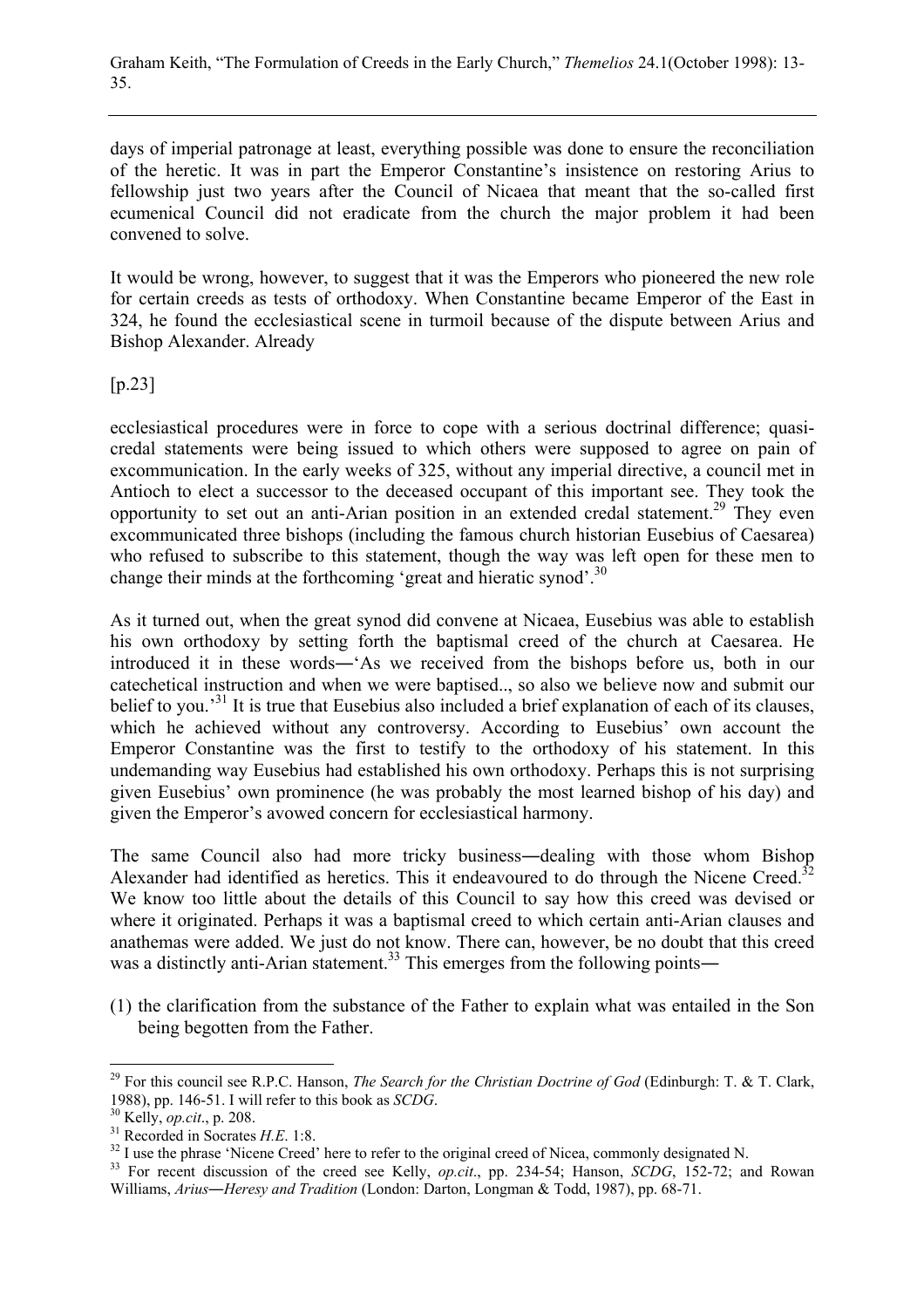- (2) the words *the true* God from *true* God.
- (3) the clause begotten not made―which ruled out the view of Christ as a creature.
- (4) the phrase of one substance with the Father.
- (5) the series of anathemas, most of which target statements which Arian writers had been known to make.

Given the tenor of the Nicene Creed, it may surprise us that only two of the bishops (Libyan supporters of Arius) refused to subscribe to it, and were exiled for their failure to co-operate.<sup>34</sup>

[p.24]

That so many bishops did subscribe was due in part to the general atmosphere where it was clear that refusal carried the threat of imperial punishment, and in part due to the attitude of the Emperor Constantine, who in his desire for harmony ensured that explanations were given of the language of the Nicene Creed in order to remove most of the major misgivings about it. Eusebius of Caesarea even tells us that the Emperor in person offered an assurance as to what the key word homoousios did *not* mean. Significantly, he did not say what it did mean. Thus, some ambiguity remained on this key word.

But what was the status of the Nicene Creed? We have seen that it was not the only creed which was used at the Council. Eusebius of Caesarea offered the baptismal creed of his own church as a token of his own orthodoxy. It was accepted as such, but Eusebius had also to subscribe to the Nicene Creed. A similar procedure was to occur with the restoration of Arius about two years later. Arius offered his own creed, which Kopecek describes as obscure and evasive on all those points on which Nicaea had spoken clearly and decisively, but exactly the same might be said for all baptismal creeds at this point.<sup>35</sup> At the same time Arius was required to indicate his agreement with Nicaea. Perhaps we can conclude that the Nicene Creed was not meant to oust baptismal creeds; it was brought in to deal with troublesome new ideas which threatened the unity of the church. It was unclear at this stage whether the Nicene creed was intended to supersede, to complement or simply to clarify the standard baptismal creeds. For many it probably did not matter since they would have thought that the immediate crisis provoked by Arius would soon be over. The Emperor Constantine was one such person. In effect he took the view that it was possible to outlaw wrong doctrine and at the same time to rehabilitate those who had originally been responsible for canvassing that wrong doctrine. In the long term, however, this procedure proved naive though such was the prestige among Christians of the first Christian Emperor that no one was prepared to say as much.

So far I have mentioned nothing about Nicaea being the first ecumenical council. This omission is deliberate. It was only in retrospect that the idea of an ecumenical synod carried weight. Indeed, Constantius II, one of Constantine's sons and his major successor, was responsible for an ecumenical council of his own in 360 which outlawed some of the main

 $34$  Socrates, H.E., 1:9.

<sup>&</sup>lt;sup>35</sup> Thomas A. Kopecek, *A History of Neo-Arianism* (MA, Cambridge: The Philadelphia Patristic Foundation, 1979), p. 57.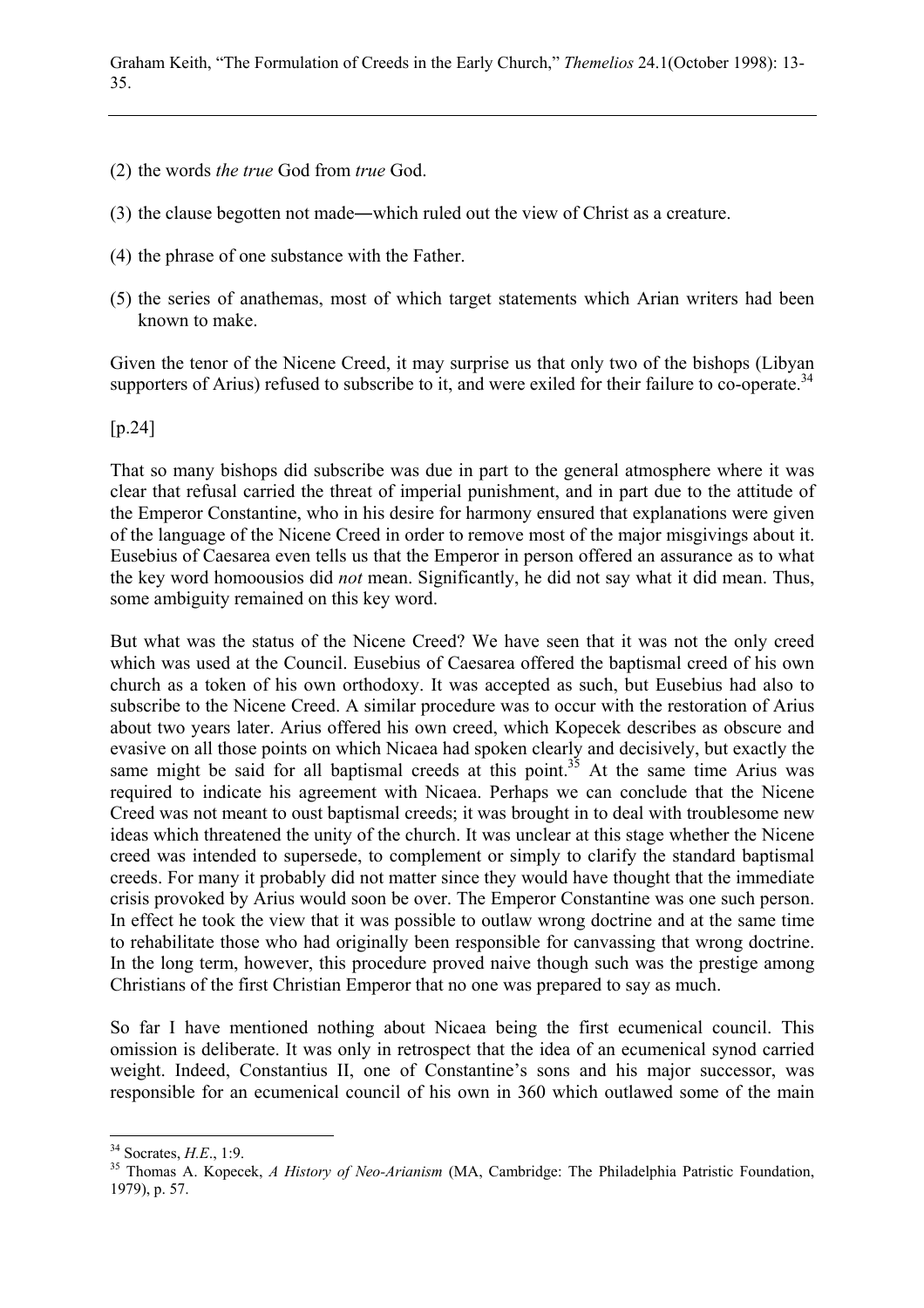features of the Nicene Creed. In fact, it rejected all previous creeds, and forbade the formulation of new ones in the future.<sup>36</sup> A synod which assumed to itself such grandiose authority was suspect. Indeed, at this stage we can say that an ecumenical council had little intrinsic authority. Certainly, the idea of the ecumenicity of the church had long been influential, and so it was to remain throughout the period of the early church. The Catholic faith was that which was believed always, in all places and by everyone, according to the famous words of Vincent of Lerins. But, as was increasingly recognised, a large council did not of

 $[p.25]$ 

itself guarantee the expression of the mind of the whole catholic church.

The Council of Nicaea certainly had an unusually large gathering of bishops, probably between 250 and 300 of them.<sup>37</sup> The weight of numbers, including a significant representation from the west of the Roman Empire, did accord it some influence. To this should be added the imperial authority of the Emperor Constantine. While he did not stifle debate, the conclusion was undoubtedly influenced by his desire for as broad a harmony as possible. It is significant that while Constantine was alive, no attempt was made to overthrow or replace the Nicene Creed, but not long after his death these attempts began in earnest. Initially at least, the prestige of the Nicene Creed was bound up with the personal influence of the Emperor who had convened the Council. If that had remained the case, we would have to say that reverence for the Nicene Creed was a clear instance of Caesaropapism. But the Creed was in fact subject to sustained attack over the period from 340 to 360, not because it was felt to have been forced on the church by the Emperor, but because it was believed in some quarters to have given countenance to the heresy of Sabellianism (or modalism).

The process of finding an alternative creed to affirm an acceptable position on the Trinity was long and tortuous. In the end it proved unsuccessful. Ironically, it was only through this trial and error process that the Council of Nicaea and its associated creed achieved their special status.

#### **Assessing the creeds**

It is worth considering in more detail why these alternative creeds were unsuccessful. At one level we can pinpoint political factors. The process of creed-making was hijacked by a group of court bishops who were prepared to ride roughshod over the views of large sections of their fellow bishops and invoke civil punishments on those who stood in their way. Moreover, they were at the very least sympathetic to men who were avowed Arians. Only one of their creeds specifically endorsed Arianism, but it raised such an outcry that its originators had quickly to backtrack.<sup>38</sup> They preferred to set forth creeds that were tolerant rather than prescriptive of the Arian position. For example, the position for which they secured imperial favour in the 'ecumenical council' of 360 simply said that 'the Son is like the Father, as the divine Scriptures say and teach.' Only the most radical and outspoken of Arians―and there were a few such―could have quarrelled with this anaemic statement. It soon became clear that this

<sup>&</sup>lt;sup>36</sup> Kelly, *op.cit.*, p. 294.<br><sup>37</sup> Williams, *op.cit.*, p. 67.<br><sup>38</sup> This creed was issued by a council in Sirmium in 357 and was soon called the Blasphemy of Sirmium by its opponents―for details see Kelly, *op.cit*., pp. 285-86; Hanson, *SCDG* pp. 344-45.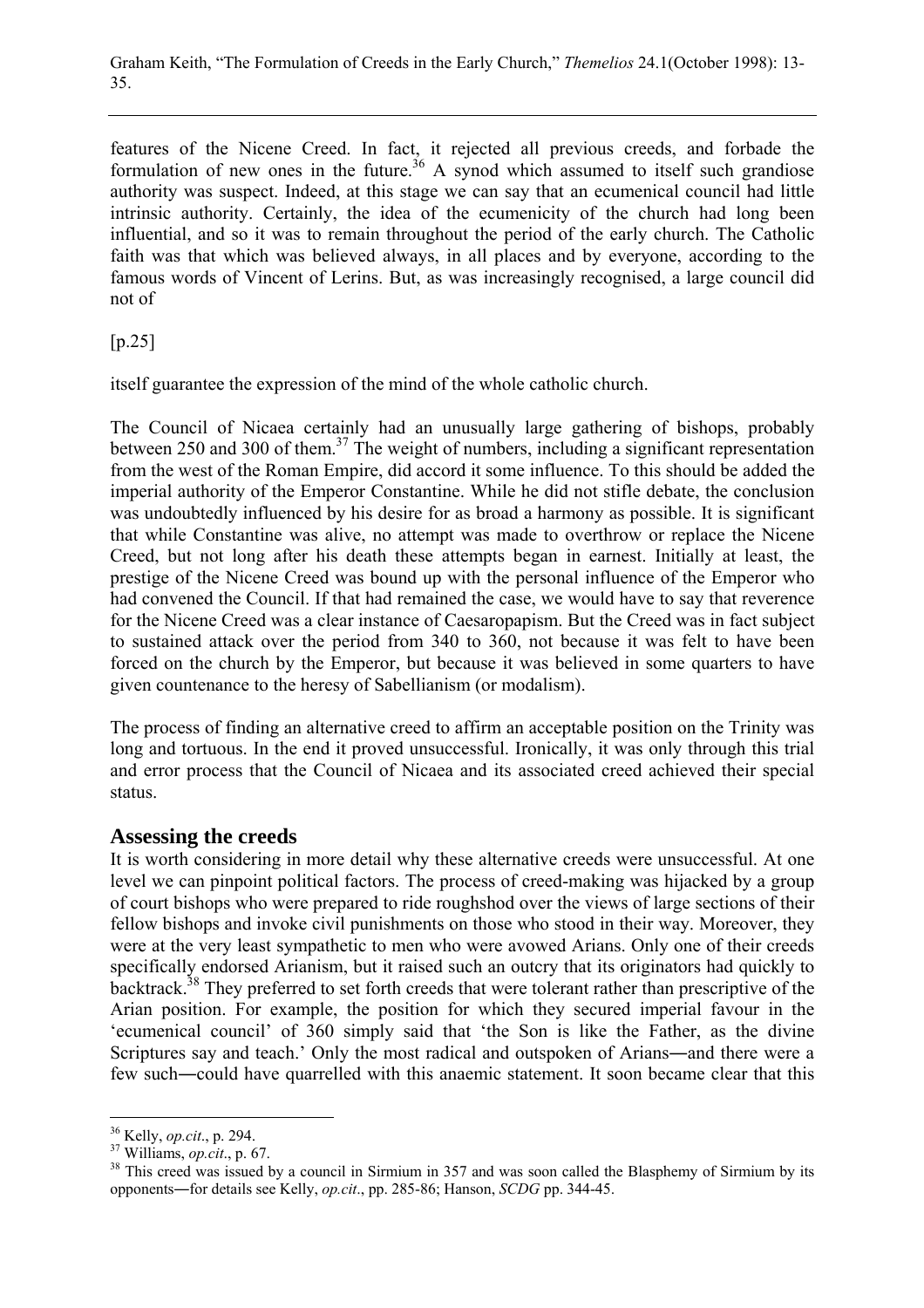formula was a carte blanche for Arian or Arianising statements to be made from the pulpit. This, combined with a general revival in overt Arianism in the period from 350, established the idea that Arianism was a heresy of sinister power and durability. Not all would have agreed with Athanasius and seen Arianism as the great

[p.26]

apostasy that was destined to befall the church before the end of the age.<sup>39</sup> But bitter experience did mean that Arianism was viewed as an unusual threat to the apostolic faith. And this inevitably heightened the status of the Nicene Creed as it was well known that the creed had been designed to combat Arianism.

I have argued that the Council of Nicaea and its creed attained special authority only after the passage of time. The same may be said of the second ecumenical council (that of Constantinople of 381) and the creed which is associated with it―the Niceno-Constantinopolitan Creed.40 For one thing this council had much less of a claim than the Council of Nicaea to be described as truly ecumenical. It had scarcely any western representation, and had only some 150 bishops who agreed with its conclusions.<sup>41</sup> An even greater problem surrounds its creed. For the next seventy years few, if any, authors allude to it. In fact, when it was produced at the Council of Chalcedon in 451, its existence surprised many of the participants. Because of this the weight of scholarship was for some time opposed to its connection with the Council in 381; it was felt that this Council had endorsed the Nicene Creed without issuing a new creed. But now, through the work of J.N.D. Kelly, these doubts have been largely laid aside, as it is recognised that at this period creeds were described as Nicene if they contained the key elements of the Nicene Creed.<sup>42</sup> They did not need to reproduce its *ipsissima verba*. They could even develop peculiarities of their own as local circumstances and particular challenges dictated.

What probably happened at Constantinople was this—the Council reaffirmed in the strongest terms the Nicene Creed and in some context issued the creed C as a sign of its agreement. It is quite possible that C was already a baptismal creed to which the Council made a few additions as it saw fit. The most notable of these additions would be the clauses describing the Holy Spirit. In the early Arian controversy the status of the Spirit had not been an issue, but the situation had greatly changed after 360 when those who were at one in their hostility to Arianism were divided on the Spirit.<sup>43</sup>

It was only at the Council of Chalcedon (itself to be ranked as an ecumenical council) that the creed C was acknowledged separately from N and so acquired prestige in its own right. And yet the bishops assembled at Chalcedon who (as I have said) had been previously unfamiliar with C were somewhat grudging in the status they gave to it. They gave the impression that they would have preferred in an ideal world to be content with N; but faced with the existence of C, they had to accord it some honour. This is what they wrote―'We decree that the exposition of the right and blameless faith of the 318 holy and blessed fathers, assembled at

<sup>&</sup>lt;sup>39</sup> Athanasius, *Historia Arianorum* pp. 74, 77.

<sup>&</sup>lt;sup>40</sup> Sometimes (mis)named 'The Nicene creed' and commonly designated 'C'.<br><sup>41</sup> Hanson, *SCDG*, pp. 806-7.

<sup>41</sup> Hanson, *SCDG*, pp. 806-7. 42 Kelly, *op.cit*., pp. 296-331. 43 Kelly, *op.cit*., pp. 339-44; Hanson *SCDG*, pp. 734-90.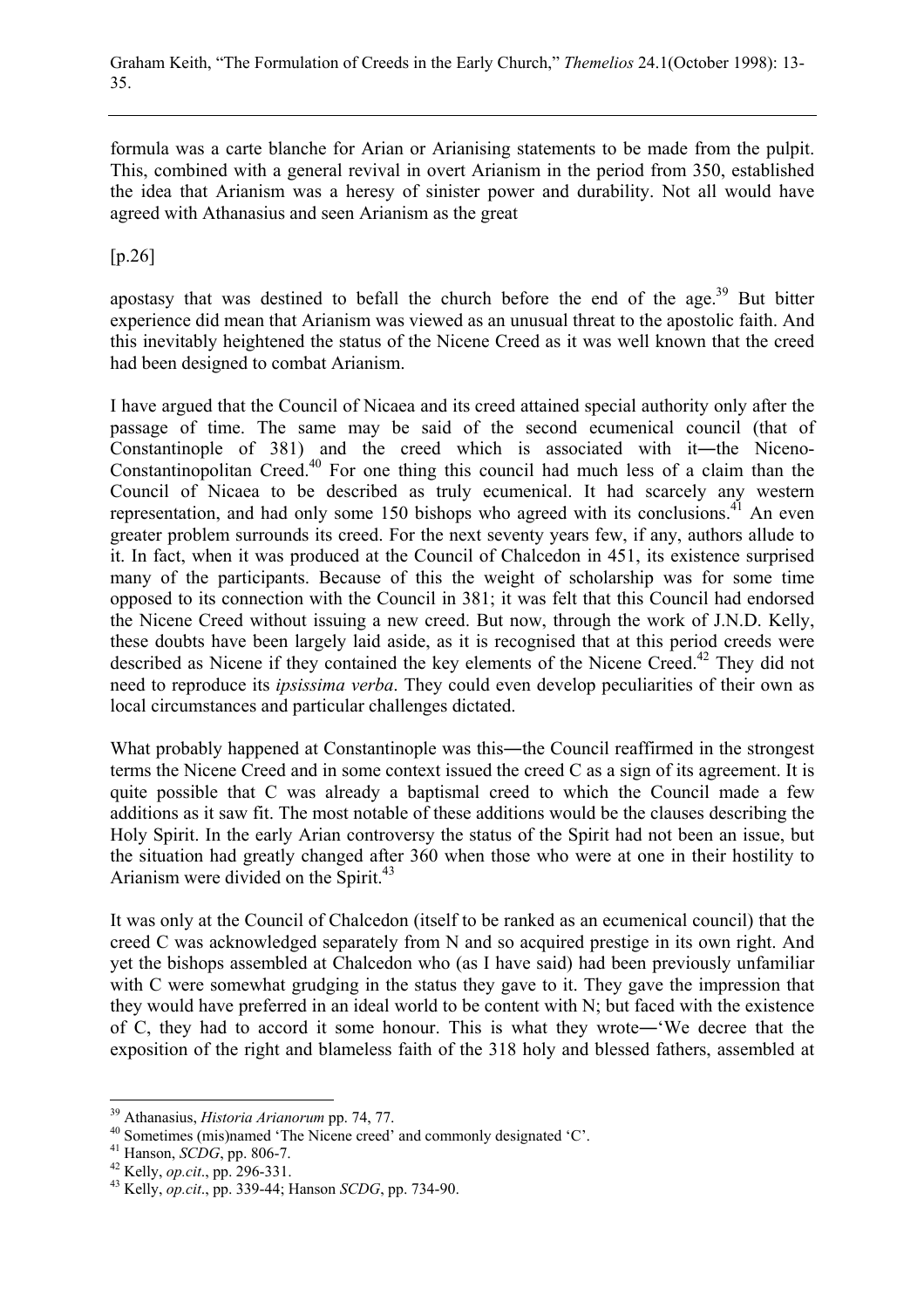Nicaea in the time of the Emperor Constantine of pious memory, should be pre-eminent, while the decisions of the 150 holy fathers... should also hold good.<sup>544</sup>

#### [p.27]

The Council of Chalcedon also felt bound to say why the Council of Constantinople had gone beyond the original Nicene Creed. Clearly they thought that only very special circumstances would justify this. So they said that the Council 'has decreed primarily that the creed of the 318 holy fathers should remain inviolate; and on account of those who contend against the Holy Spirit, it ratifies the teaching subsequently set forth by the 150 holy fathers assembled in the royal city concerning the essence of the Spirit, not as adducing anything left lacking by their predecessors, but making distinct by Scriptural testimonies their conception concerning the Holy Spirit against those who were trying to set aside His sovereignty.<sup>45</sup> They were very sensitive about doctrinal innovations to the apostolic faith. Clarifying some points in the creed was one thing; introducing new items was quite another. The bishops at Chalcedon had an immediate motive for their stance. They were resisting (successfully as it turned out) the call of the Emperor of the day to bring out a new creed to counter the current errors of Nestorius and Eutyches. Instead, they confined themselves to a Definition of the faith, which was designed to explain the correct sense of the Nicene Creed. That, incidentally, is why the Chalcedonian Definition, arguably the most important christological statement in the history of the church, has never been regarded as a creed.

The creed C may have had obscure beginnings. It was, however, destined to have a glorious future, its significance extending to the present day. Within a comparatively short time of the prominence first given to it in 451, it had become virtually the sole baptismal creed for all the eastern churches.<sup>46</sup> For a time it even became the baptismal creed for Rome and other churches in the West.<sup>47</sup> The development in the East is hardly surprising. There were moves toward uniformity in the baptismal creeds of the east. The creed C was well suited to this because of the general acceptance it met in both East and West. Besides, it was better suited than N for a baptismal creed. It had references to the church, to the remission of sins and to the resurrection of the dead which were found in earlier baptismal creeds, but not in N. The one significant feature of N which is omitted in C, the anathemas, had become out of place. Indeed, if they had been given prominence, they might have publicised Arian notions which were now long dead.

The liturgical use of C was not confined to baptisms. In a revolutionary development it was introduced into the eucharist, first in the east and somewhat later in the west. Here it did not displace an earlier creed, but marked an innovation. Ironically, the introduction of this practice can be attributed to the Monophysites in 476, who were opposed to the Chalcedonian Definition and were attempting to show themselves more orthodox than the official Orthodox. Despite these inauspicious beginnings the practice persisted.<sup>48</sup> Indeed, in many churches it persists to this day. In the Orthodox Church, for example, C is

[p.28]

<sup>&</sup>lt;sup>44</sup> Kelly, op.cit., p. 330.

<sup>45</sup> *Ibid.* 46 *Kelly, <i>op.cit.*, pp. 344-46. 47 *Kelly, <i>op.cit.*, pp. 344-46. 47 *Kelly, <i>op.cit.*, pp. 346-48. 48 Bray, *Creeds, Councils and Christ*, p. 117.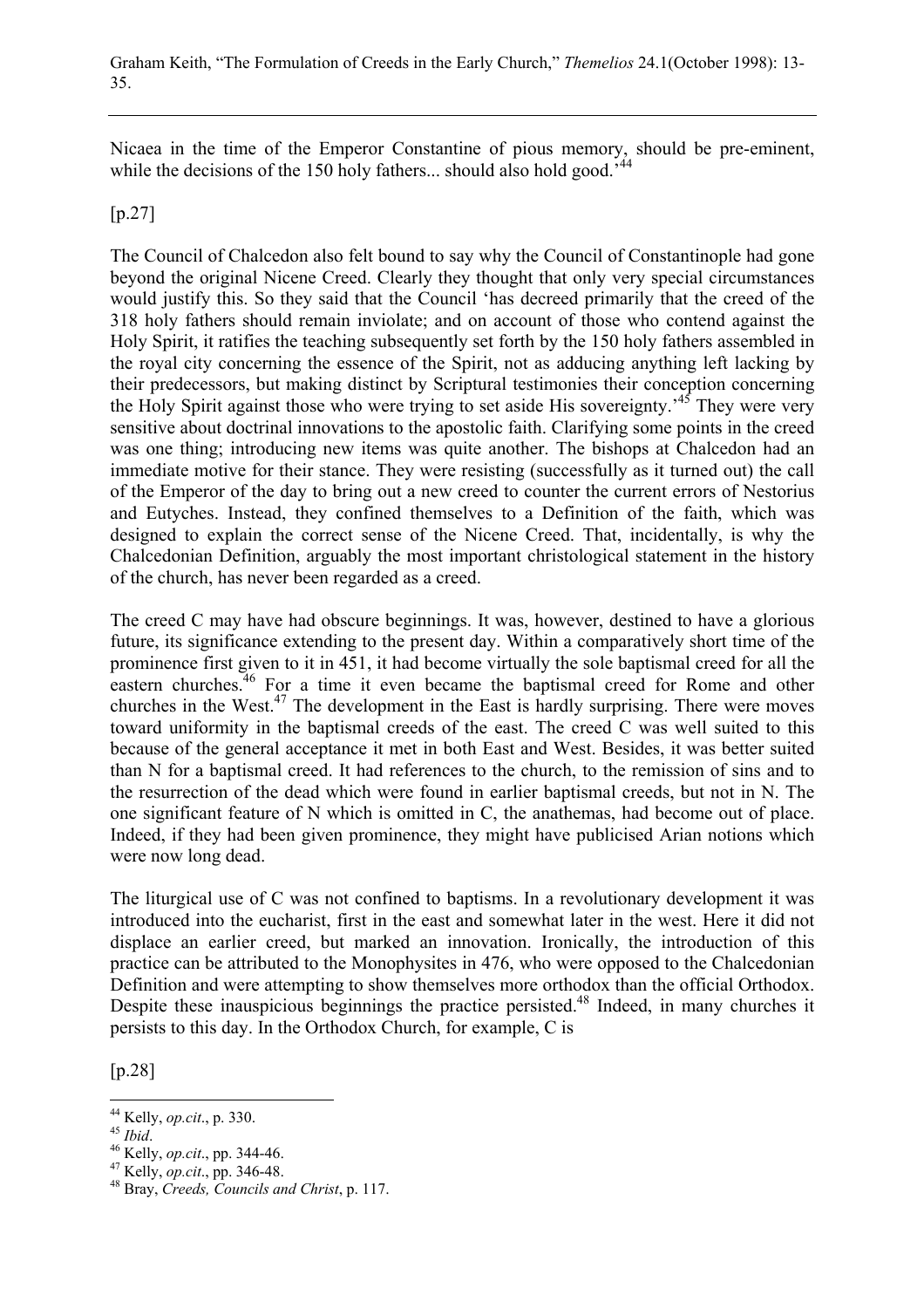read or sung at every celebration of the Eucharist and also daily at Nocturns and at Compline.<sup>49</sup>

It is not difficult to say why this development proved popular. The old practice must have appeared strange whereby believers should hear the faith at baptisms, which generally meant once a year. This will have suggested that the creed was appropriate for the beginnings of the Christian life and not thereafter. Clearly this was unfortunate; the creed C was well-fitted to edify the mature as well as the young believer. Besides, creeds need not be confined to instruction; they have their place in the celebration of the church. At the same time we should observe that the place given uniformly to C in the eucharist is evidence of a widespread feeling that the age of doctrinal development was over. This was particularly true of the East. The church had escaped the lure of the worst heresies and could rest secure in the product of the saints of the fourth century. This may be regarded either as an assured faith or an arrogant complacency.

Before we leave C, I should add that it has reasonably been described as the one truly ecumenical creed. I suppose many would assume that this title should go to the Apostles' Creed; but that is a mistake. The Orthodox churches do not attach a special status to it, because it was not recognised by any ecumenical synod and because it was essentially a western baptismal creed.<sup>50</sup> C does in Eastern Orthodox circles represent the product of a general council. It also has authority in the west, but here at some point a small but significant addition was made. I refer to the filioque clause. Whereas C has the Spirit proceeding only 5from the Father, the western version has a double procession.<sup>51</sup> This was to be a major reason why attempts to heal a growing breach between the western and eastern churches in the Middle Ages failed. Incidentally the Reformers liked C (in its western form) and gave the creed a new lease of life by translating it into the vernacular.<sup>52</sup> In Anglican churches too it has been highly regarded; it was, at least until recently, the creed used at every celebration of the eucharist.

#### **Types of conservatism**

I wish now to pursue further a point which emerged in connection with the Council of Chalcedon. There we noted the reluctance of the bishops to formulate a new creed or even to suggest that the Nicene fathers might have omitted anything in their formulation of the apostolic faith. Our first instincts might be to question the wisdom of such a position. Does it not overlook the very real possibility of new and unexpected challenges to the Christian faith? Is there not a limit to the explanations which can be added to an old creed? Isn't it a clear example of trying to pour new wine into old wineskins? I believe such a reaction would be perfectly valid, but it is the job of historians to ask why this was.

[p.29]

One reason was undoubtedly the experience of the mid-fourth century when one council after another tried to establish the apostolic faith. This activity was judged to have a disastrous

<sup>&</sup>lt;sup>49</sup> Timothy Ware, *The Orthodox Church* (Harmondsworth: Penguin, 1969), p. 210.<br><sup>50</sup> *Ibid. Kelly, op.cit.*, pp. 358-67. 52 Kelly, *op.cit.*, p. 276.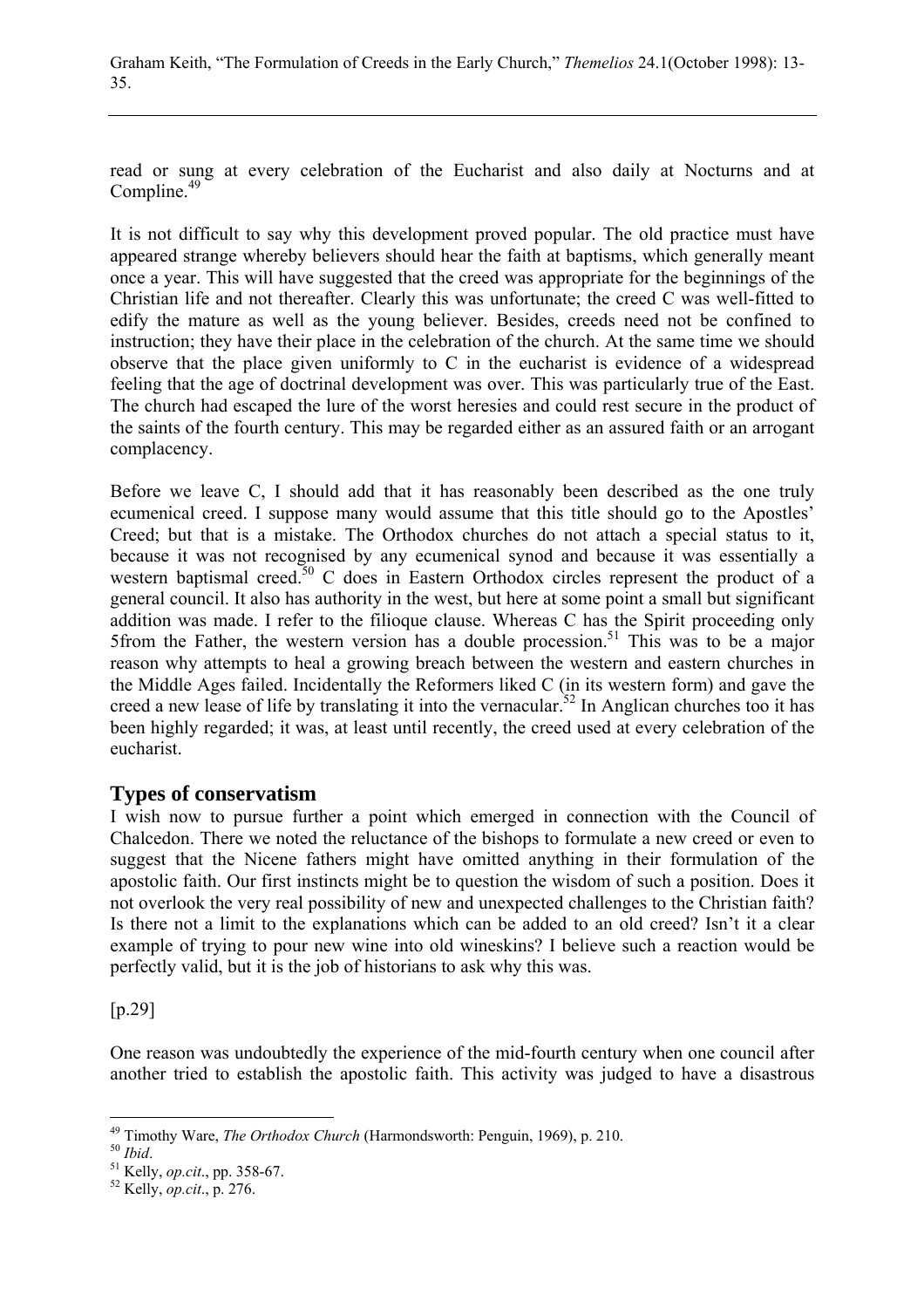pastoral effect; it paved the way for agnosticism about the Christian faith within and outside the church. It was also considered that it had been promoted by clergy who were Arians at heart, and who were determined to render the Nicene Creed null and void. Such judgments had the result of boosting the status of the Nicene Creed.

Here we must recall that the creed into which a believer was baptised was the creed he was expected to profess throughout his life. It made no difference if the believer concerned became a bishop. Indeed, these vows may have been repeated at ordination. Thus very good reason was needed if a change was to be made to the creed. And yet at the Council of Nicaea, as far as our limited sources go, no one quarrelled with the principle of a new creed. Perhaps it was self-evident that the emergency situation with the church in turmoil called for extraordinary measures. By the 350s, however, the situation had changed immeasurably. Constantine and the great majority of the bishops who had been present at Nicaea in 325 were dead. Constantine's own standing had become very high because it was accepted that he had died in the faith, being baptised in his final illness. It also meant that there were hazards in bishops seeming to go against what their predecessors (whom they would describe as their fathers in the faith) had agreed at Nicaea.

This emerges from a fascinating account by the church historian Socrates of debate at the Council of Seleucia in 359, one of that notorious series of councils convened to reach agreement on the faith. Socrates tells us that Acacius, bishop of Caesarea, the successor to the famous Eusebius and one of the leading eastern court bishops, said―'Since the Nicene Creed has been altered not once only, but frequently, there is no hindrance to our publishing another at this time.' This did not meet with general assent. One opponent, Bishop Eleusius of Cyzicus, replied, The Synod is at present convened not to learn what it had no knowledge of, nor to receive a creed which it had not assented to before, but to confirm the faith of the fathers, from which it should never recede either in life or death.' Socrates goes on to make some observations of his own, which have particular interest for us. He points out that when Eleusius talked of 'the faith of the fathers', he did not mean the Nicene Creed, but a creed published at a Council of Antioch in 341. Socrates argues that Eleusius is hoist on his own petard. His arguments are very revealing―'How is it, O Eleusius, that you call those convened at Antioch "the fathers", seeing that you do not recognise those who were their fathers? The framers of the Nicene creed... have a far higher claim to the title of "the fathers"; both as having priority in point of time, and also because those assembled at Antioch were by them invested with the priestly office. Now if those at Antioch have disowned

[p.30]

their own fathers, those following them are unconsciously following parricides. Besides, how can they receive a legitimate ordination from those whose faith they pronounced unsound and impious? If those, however, who constituted the Nicene Synod had not the Holy Spirit which is imparted by the imposition of hands, those at Antioch have not duly received the priesthood: for how could they have received it from those who had not the power of conferring it.<sup>53</sup> We must, of course, regard this as an expression of a personal viewpoint by Socrates, and yet he cannot be putting forth an altogether unrepresentative position at the time when he was writing—a decade before the Council of Chalcedon. It is clear from Socrates' frequent references to spiritual fathers and from his use of the emotive word 'parricides' that

 $\overline{a}$ 53 Socrates, *H.E*. 2:40.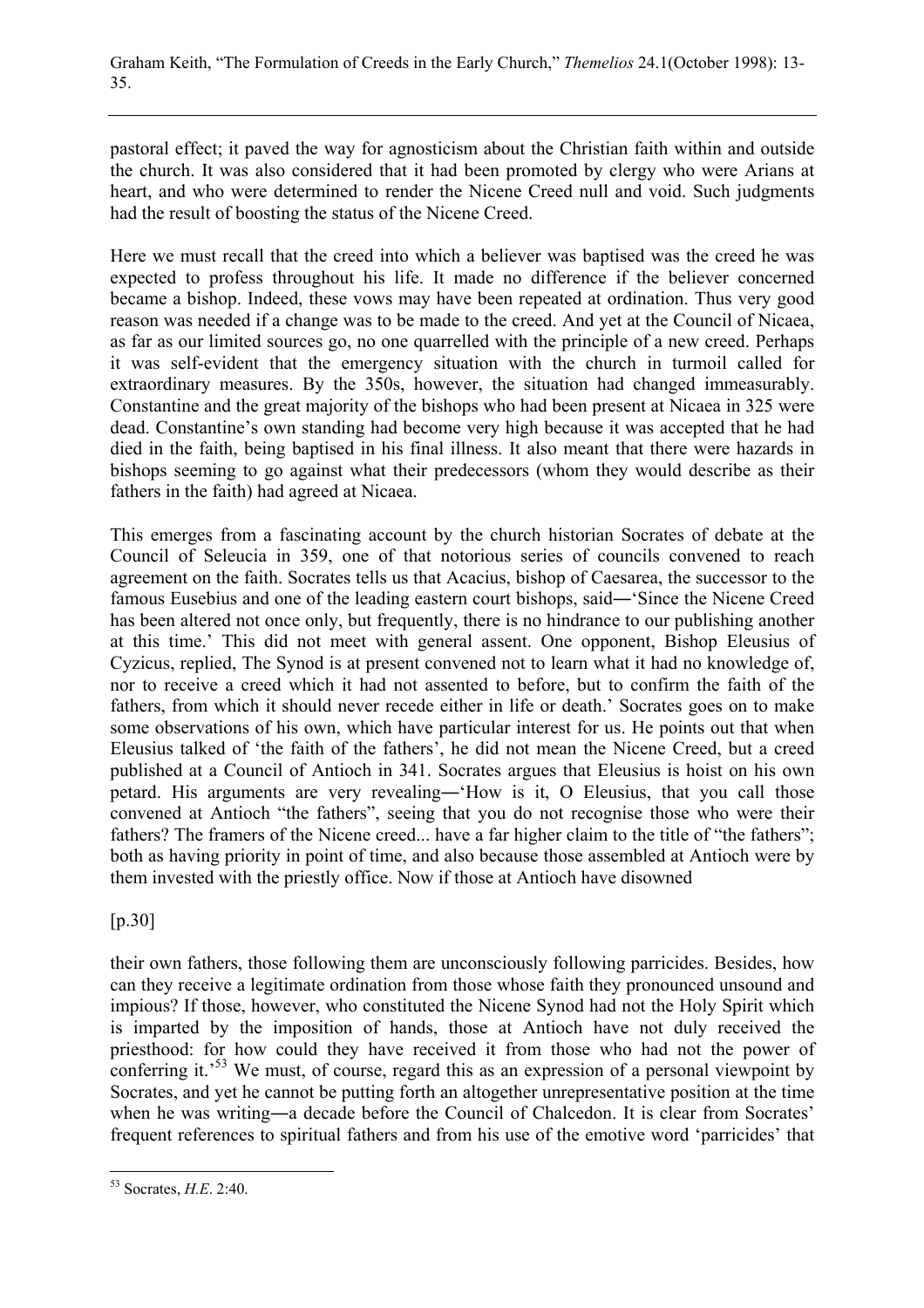great stress was laid on the faith that was passed on by the bishop to the baptizands. Anyone who tried to go against that faith was guilty of serious sin. Especially if he was a bishop!

We might say―what about doctrinal development? Did not the patristic period see such development? Was not the Nicene Creed a supreme case in point? I have to agree, and would point out that the fourth century saw the emergence of an extreme form of doctrinal conservatism in the east, as a result of the prolonged Arian crisis and the unhappy attempts at new creeds which disfigured the middle of the fourth century. It came to be accepted for a variety of reasons that the Nicene Creed was a bulwark not only against Arianism but against all heresies. This is surely a remarkable claim for such a short statement of faith. There was also an implicit recognition that Arianism was the heresy of heresies.

Since the western churches had been less troubled than their eastern counterparts by Arianism, they did not assign it such a high place in their thinking. They did see Arianism as a heresy but only one of many. Hence they were more open to new doctrinal challenges. The Athanasian Creed, for example, which despite its name is a western product from about the mid-fifth century, gives as much weight to christological as to Trinitarian theology, thus reflecting the debates on Nestorianism in the east.<sup>54</sup> It is also new doctrinal challenges which most concern Vincent of Lerins, who was obsessed with the question of how to distinguish the true faith from heresy and has left us with the most extended treatise on the subject from the early church. For many years his work was axiomatic in Roman Catholic thinking.<sup>55</sup> Here I simply observe that while Vincent regarded Arianism as a serious error, he did not conclude that since the Catholic Church had found an antidote to it, that would suffice against all future heresies. Indeed, so strongly did Vincent believe that novelty was of the essence of heresy that he was almost bound to foresee the advent of further heresies.

Vincent reflects a different sort of conservatism which had taken root in the western church. He would recognise a process of doctrinal development―not grudgingly but enthusiastically.

[p.31]

He insisted that this was marked by genuine progress and not change. His favourite analogy for this healthy growth was that of a human body. The growth of religion in the soul should be like the growth of the body, which in the course of years unfolds and develops, yet remains the same as it was.'56 Vincent firmly believed that the Catholic Church had seen healthy growth―'The Church of Christ, zealous and cautious guardian of the dogmas deposited with it, never changes any phrase of them... It devotes all diligence to one aim: to treat tradition faithfully and wisely; to nurse and polish what from old time may have remained unshaped and unfinished; to consolidate and to strengthen what already was clear and plain; and to guard what already was confirmed and defined. After all, what have the councils brought forth in their decrees but that what before was believed plainly and simply might from now on be believed more diligently; that what before was preached rather unconcernedly might be preached from now on more eagerly; that what before was practised with less concern might from now on be cultivated with more care?<sup>57</sup> We would have to say that this is an idealistic

<sup>&</sup>lt;sup>54</sup> Bray, Creeds, Councils and Christ, pp. 175-91.

<sup>&</sup>lt;sup>55</sup> Vincent *Comm*, 2.<br><sup>56</sup> *Ibid.* 23. The translation is that of Rudolph E. Morris in *The Fathers of the Church Series* Volume 7 (Washington: The Catholic University of America, 1949). <sup>57</sup> *Ibid*.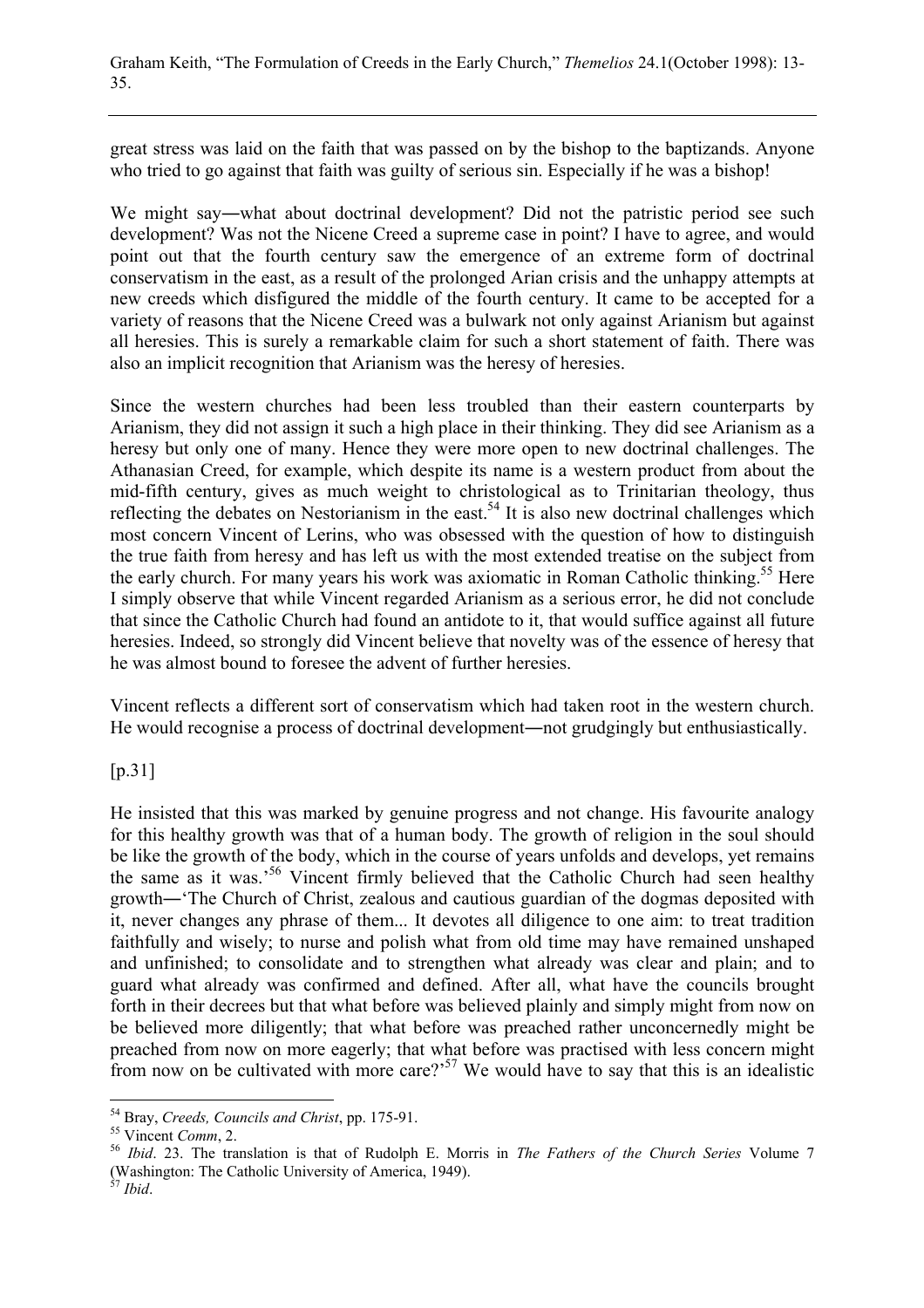picture―worryingly idealistic because its author believed he was reflecting reality. But there was no doubt that Vincent's outlook was that of the mainstream of western church life.

Vincent did not mention the baptismal creed or indeed any sort of creed in his treatise.<sup>58</sup> This may reflect a more flexible and less idealistic attitude to the baptismal creed than in the east. It was accepted that this creed should be short so that even the least able could memorise it. This meant that the baptismal creed had limitations, and these were frankly recognised at times. In this recognition of its limitations the west differed from the east and it was to its advantage to do so.

As evidence for this I would point to Augustine of Hippo, who while still a presbyter in 393 wrote a work entitled *De Fide et Symbolo* ('On the Faith and the Creed') for a gathering of bishops.<sup>59</sup> As well as expounding the creed in detail, Augustine gives some rationale for its proper place in the life of the church. Augustine likens the creed to the milk required by young Christians, but argues there is need too for deeper instruction suited to those who are ready for solid meat.<sup>60</sup> That meat can be provided by a more detailed exposition of the creed. Augustine clearly does not intend to confine the creed to catechetical instruction. It has a place for mature believers. Besides, heretics can take advantage of the conciseness of the creed to introduce their own errors.<sup>61</sup> The way to avert this is again by exposition of the creed, though Augustine is enough of a traditionalist to hope that this will heighten rather than diminish the status of the creed. He avoids any suggestion that the creed as he knows it is inadequate. The creed has become the starting-point for a deeper investigation of a range of Christian truths. From one who was keen to push the bounds of Christian understanding as far as could legitimately be done, this was a helpful way of approaching the baptismal creed. He

#### [p.32]

saw his procedure as fulfilling the biblical text (Is. 7:9) which he read as *Unless you believe, you will not understand*. 62

Augustine had provided a framework in which the western churches could anticipate further developments in understanding the implications of the faith they had professed at baptism. And I suppose that continues to the present day if we consider how many treatises are still written on the Christian faith based on that ancient baptismal creed we call the Apostles' Creed.

By contrast the eastern churches by the fifth century had tended towards a position where their official creeds had become virtually sacrosanct. Or perhaps a better way of putting it would be this―they regarded creeds almost as Protestants are taught to view Scripture, as though they were ultimately handed down from God and nothing was to be added to or subtracted from them. In the special place they assigned to N and to C, they in effect said that

<sup>&</sup>lt;sup>58</sup> I have to qualify this with the observation that Vincent's work survives in a truncated form, and so a reference to such creeds cannot absolutely be excluded. But given the tenor of the surviving portion of his work, I think such a reference unlikely.

<sup>59</sup> This is conveniently edited with an English translation by the Dutch scholar, E.P. Meijering, *Augustine: De*

<sup>&</sup>lt;sup>60</sup> *Ibid.*, p. 18. <sup>61</sup> *Ibid.*, p. 19. *Filipid*, p. 19. 61 *Ibid.*, p. 19. 62 English translations now read 'Unless you believe, you will not be established' or something similar.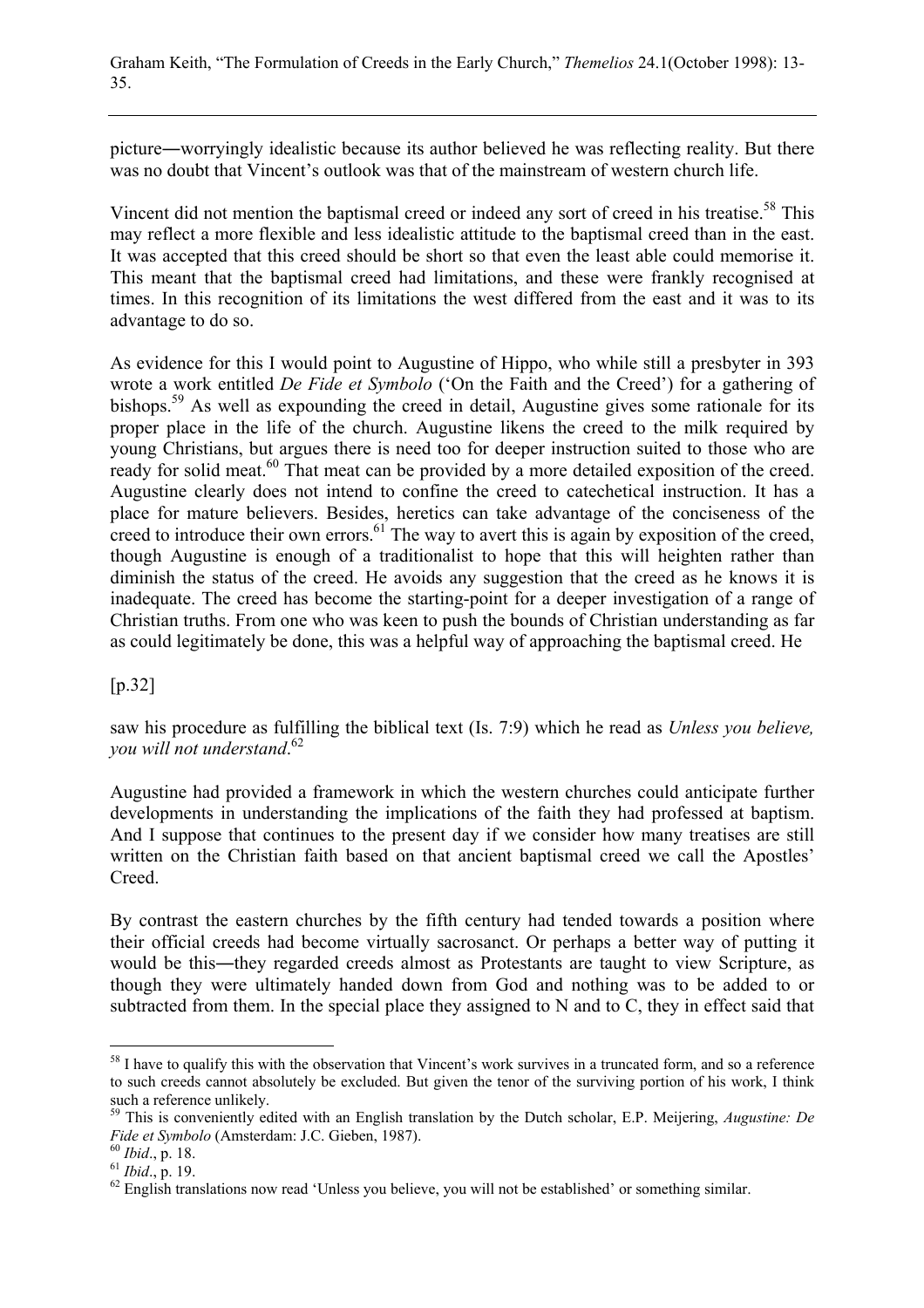Arianism had posed a unique challenge to the Christian faith which no subsequent error could repeat. We may well ask―does Arianism merit to be considered in this light?

# **Appendix 1**

The Creed Of Nicaea―as drawn up at the Council of Nicaea (325) and commonly designated N.

We believe in one God, the Father almighty, maker of all things visible and invisible;

And in one Lord Jesus Christ, the Son of God, begotten from the Father,

only-begotten, that is, from the substance (ousia) of the Father, God from

God, light from light, true God from true God, begotten not made, of one

substance (homoousios) with the Father, through Whom all things came into

being, things in heaven and things on earth, Who because of us men and

our salvation came down and became incarnate, becoming man, suffered

and rose again on the third day, ascended to the heavens, and will come to judge the living and the dead;

And in the Holy Spirit.

But as for those who say, There was when He was not, and, Before

being born He was not, and that He came into existence out of

[p.33]

 $\overline{a}$ 

nothing, or who assert that the Son of God is of a different hypostasis or substance, or is created, or is subject to alteration

or change—these the Catholic Church anathematises.<sup>63</sup>

# **Appendix 2**

The Niceno-Constantinopolitan Creed―probably endorsed at the Council of Constantinople (381)―often misnamed the Nicene Creed and commonly designated C.

We believe in one God, the Father almighty, maker of heaven and earth, of all things visible and invisible;

And in one Lord Jesus Christ, the only-begotten Son of God, begotten from the Father before all ages, light from light, true God from true God, begotten not made, of one substance with the Father, through Whom all things came into existence, Who because of us men and

<sup>63</sup> The translation is that of Kelly, *op.cit*., pp. 215-16.